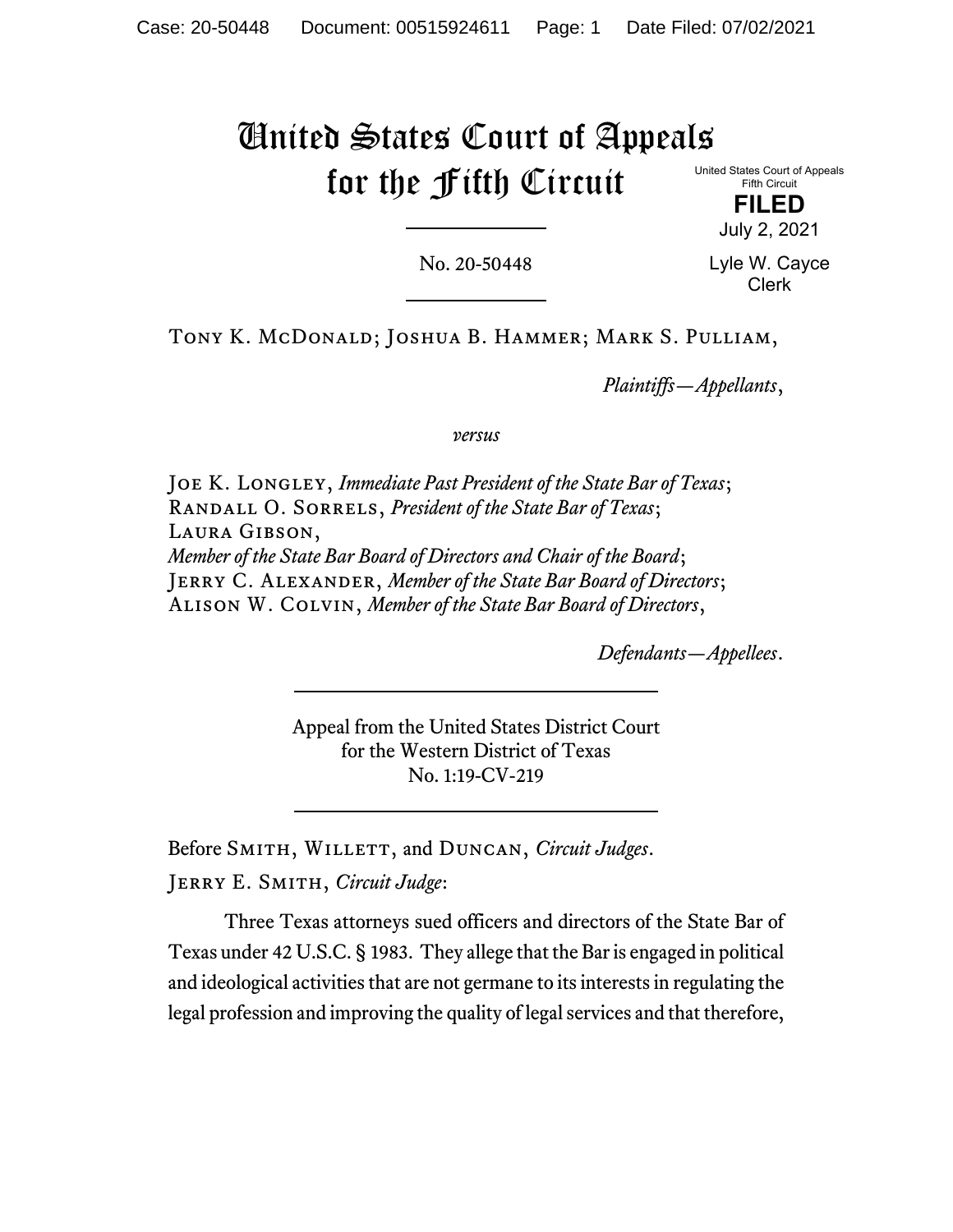compelling them to join the Bar and subsidize those activities violates their First Amendment rights. We vacate in part, render in part, and remand.

I.

A.

State bar associations are of two types: (1) "mandatory" and (2) "voluntary." Mandatory bars, also known as "integrated" bars, require that attorneys join and pay compulsory dues "as a condition of practicing law in a State." *Keller v. State Bar of Cal.*, 496 U.S. 1, 5 (1990). Voluntary bars do not. *See Jarchow v. State Bar of Wis.*, 140 S. Ct. 1720, 1720 (2020) (Thomas, J., dissenting from denial of certiorari). Thirty-one states and the District of Columbia have mandatory bars, while most of the others have voluntary bars. [1](#page-32-0)

The State Bar of Texas is mandatory. *See* TEX. GOV'T CODE § 81.051(b). All licensed Texas attorneys, more than 120,000 as of May 2019, must join the Bar, which "is a public corporation and an administrative agency" controlled by the Supreme Court of Texas. *Id.* § 81.011(a), (c). The Bar serves the following statutorily enumerated purposes:

(1) to aid the courts in carrying on and improving the administration of justice;

(2) to advance the quality of legal services to the public and to foster the role of the legal profession in serving the public;

(3) to foster and maintain on the part of those engaged in

<sup>1</sup> *See* Ralph H. Brock, *"An Aliquot Portion of Their Dues:" A Survey of Unified Bar Compliance with Hudson and Keller, 1 TEX. TECH J. TEX. ADMIN. L. 23, 24 (2000);* Leslie C. Levin, *The End of Mandatory State Bars*, 109 GEO. L.J. ONLINE 1, 2 (2020). Most states have either a mandatory or voluntary bar, but California has switched to a hybrid model in which core functions are performed by a mandatory state bar, while other functions previously performed by its "sections" are now done by a separate voluntary bar association. CAL. BUS. & PRO. CODE §§ 6001, 6031.5(a), 6056.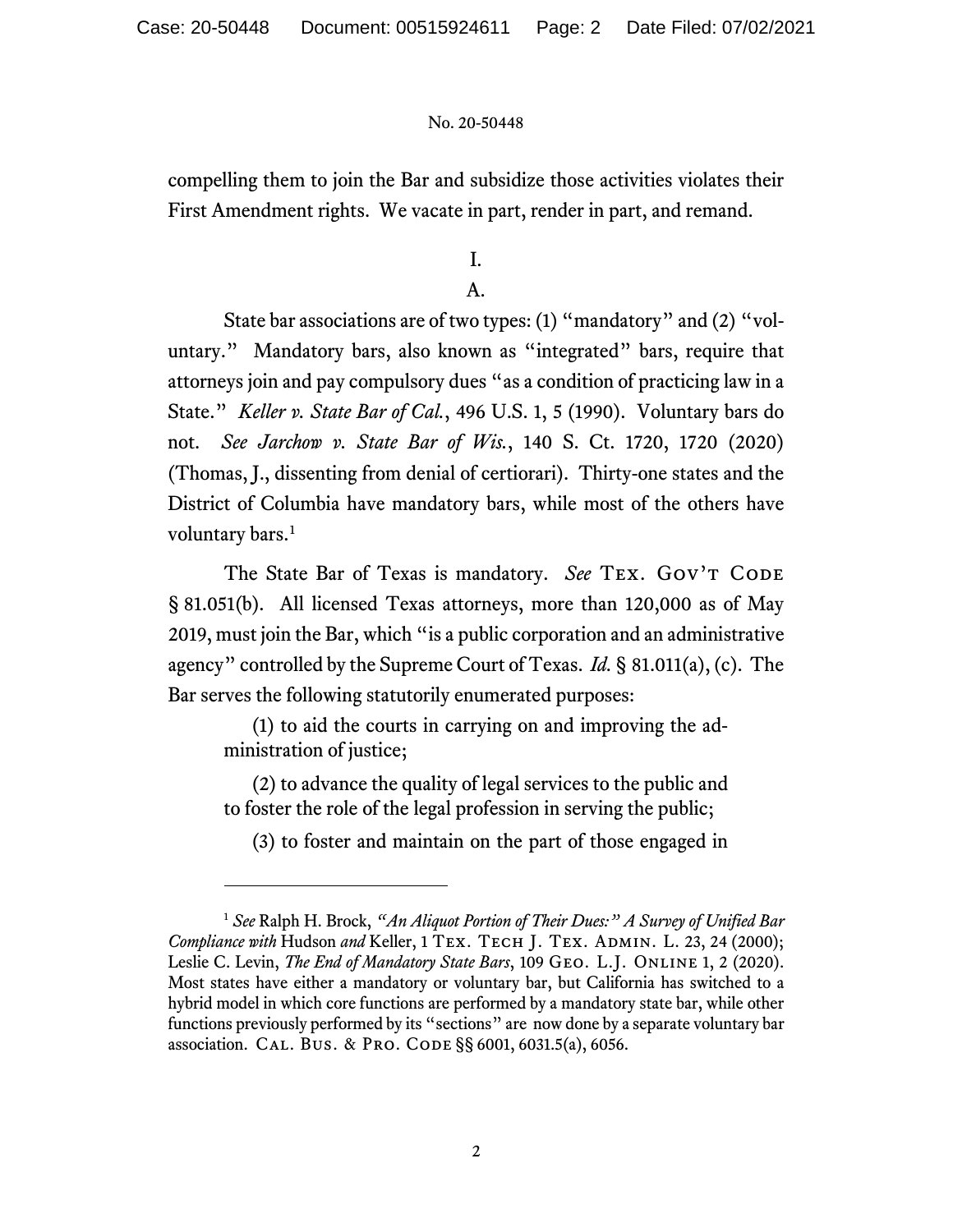the practice of law high ideals and integrity, learning, competence in public service, and high standards of conduct;

(4) to provide proper professional services to the members of the state bar;

(5) to encourage the formation of and activities of local bar associations;

(6) to provide forums for the discussion of subjects pertaining to the practice of law, the science of jurisprudence and law reform, and the relationship of the state bar to the public; and

(7) to publish information relating to the subjects listed in Subdivision (6).

# *Id*. § 81.012.

In addition to being required to join the Bar, Texas attorneys are man-dated to pay membership fees.<sup>[2](#page-32-0)</sup> The Bar, which is entirely self-funded, relies on membership fees for nearly half of its budget. [3](#page-32-0) The Supreme Court of Texas, in collaboration with the Bar, sets the membership fee schedule. *See id*. § 81.054(a). The current annual dues for active attorneys range from \$68 to \$235, depending on how many years the attorney has been licensed. Those on inactive status pay \$50.

Texas law does not give the Bar carte blanche to spend the membership fees however it pleases. The dues may "be used only for administering the public purposes" outlined above. *Id*. § 81.054(d). The State Bar Act forbids the Bar from using funds to "influenc[e] the passage or defeat of any legislative measure unless the measure relates to the regulation of the legal

<sup>2</sup> Except for emeritus members. *Id.* § 81.054(b)

<sup>&</sup>lt;sup>3</sup> For the fiscal year ending in May 2018, those fees generated \$23 million out of the Bar's approximately \$51 million in revenue. The second most significant source of revenue is from sales of continuing legal education ("CLE") programs.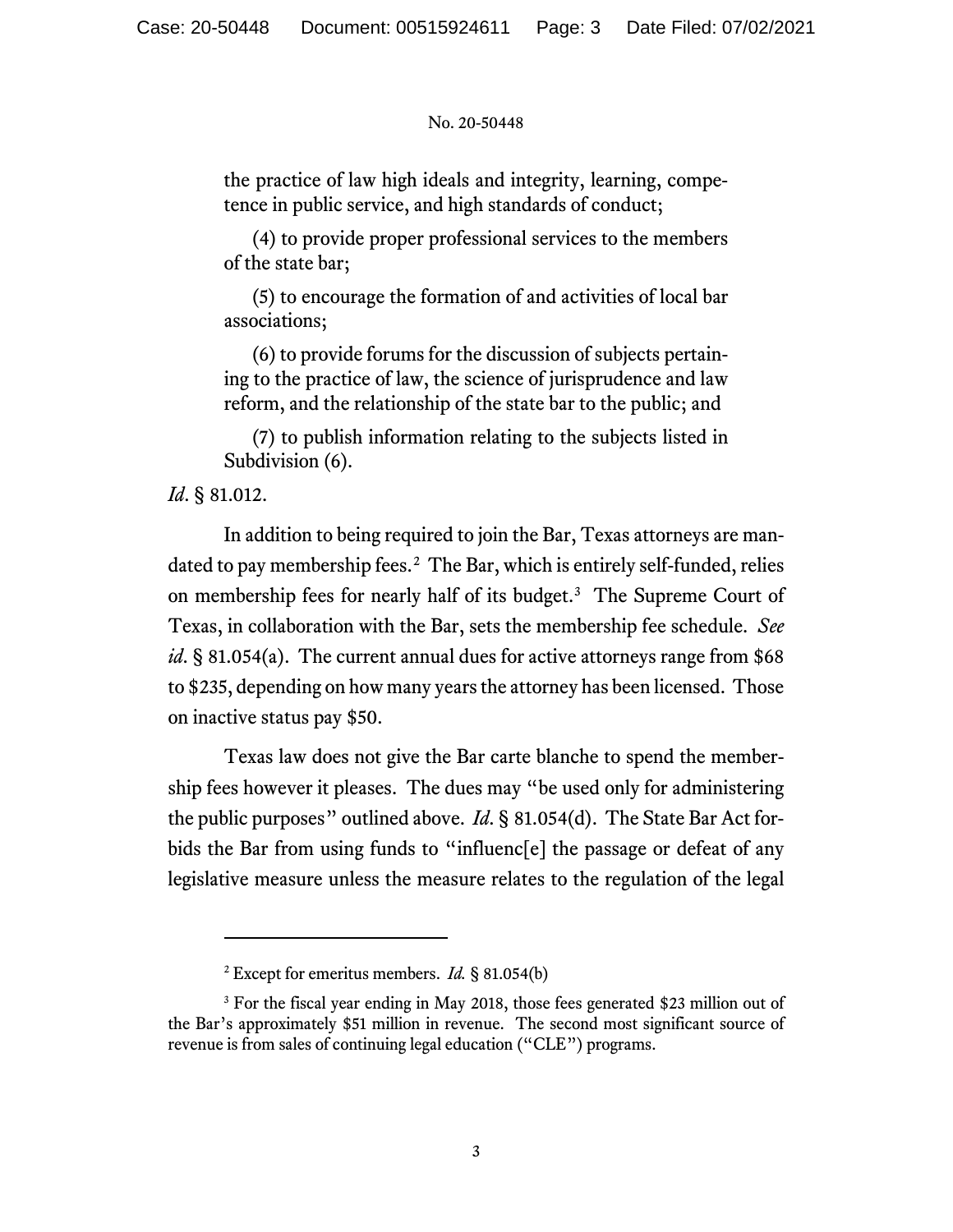profession, improving the quality of legal services, or the administration of justice." *Id*. § 81.034. And the Bar's Policy Manual recognizes that "[t]he expenditure of funds by the State Bar of Texas is limited . . . as set forth . . . in *Keller*,"[4](#page-32-0) a case that we discuss at length *infra*.

In addition to their required membership in the general Bar Association, Texas attorneys have the option to join a number of subject-matter "sections" that the Bar maintains. Those sections are funded in part by dues paid by attorneys who voluntarily join them[5](#page-32-0) and in part by money allocated from the Bar's general fund.<sup>[6](#page-32-0)</sup>

Finally, on top of the membership fees, Texas imposes a \$65 "legal" services fee" on certain attorneys.<sup>[7](#page-32-0)</sup> Those funds are collected by the Supreme Court of Texas and remitted to the Comptroller. *Id.* § 81.054(c). They are allocated to pay for legal services for the indigent—half for civil services and half for criminal defense. *Id.*

<sup>&</sup>lt;sup>4</sup> State Bar of Texas Board of Directors Policy Manual, STATE BAR OF TEXAS § 3.14.01 (2018), https://www.texasbar.com/AM/Template.cfm?Section=Governing \_Documents1&Template=/CM/ContentDisplay.cfm&ContentID=42429 [hereinafter *Policy Manual*].

<sup>&</sup>lt;sup>5</sup> See Sections, STATE BAR OF TEXAS (last visited Apr. 21, 2021), https://www.texasbar.com/Content/NavigationMenu/AboutUs/SectionsandDivisions/ SectionsandDivisions1/

<sup>6</sup> *See* State Bar of Texas, *2019-2020 Proposed Combined Budget* 2, https://www.texasbar.com/AM/Template.cfm?Section=Meeting\_Agendas\_and\_Minut es&Template=/CM/ContentDisplay.cfm&ContentID=43829 (allocating funds from the general fund to sections and volunteer committees).

<sup>&</sup>lt;sup>7</sup> TEX. GOV'T CODE § 81.054(j). Exempt from the legal services fee are (1) inactive and nonpracticing attorneys, (2) attorneys over seventy years old, (3) those who work for the federal, state, or local governments,  $(4)$  § 501(c)(3) employees, and (5) out-of-state lawyers who do not practice in Texas. *Id*. § 81.054(k).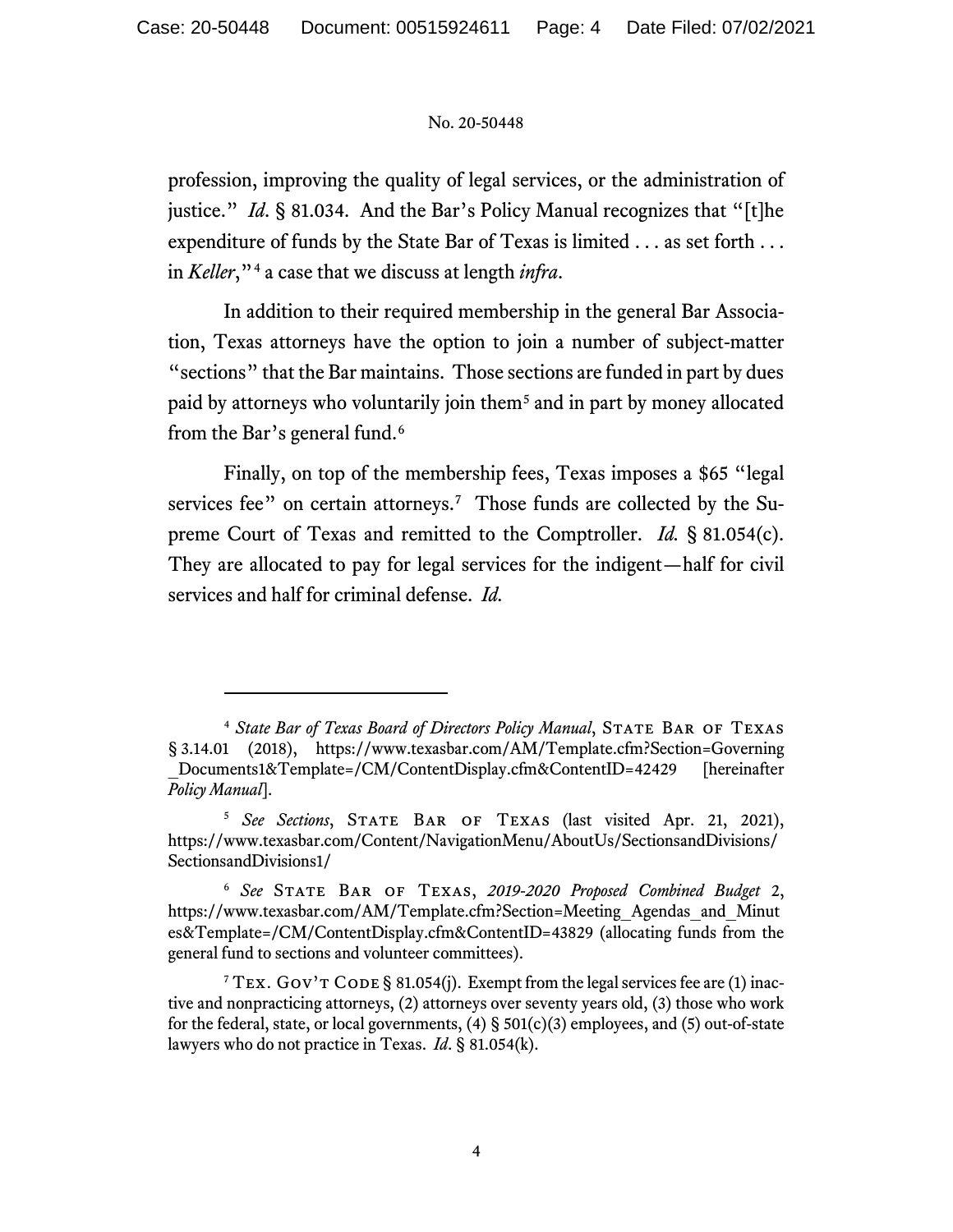#### B.

In carrying out its statutorily enumerated purposes, the Bar undertakes a plethora of initiatives. The plaintiffs object to a number of them, alleging that they are "political and ideological activities that extend far beyond any regulatory functions." We outline the objected-to activities here.

1.

The Bar has a legislative program, through which it lobbies for "bills drafted by sections of the State Bar." The Bar's Policy Manual forbids the Bar from taking a position on proposed legislation unless strict criteria are met. *See Policy Manual* § 8.01.03. Among those criteria are that the proposed legislation (1) "falls within the purposes, expressed or implied, of the State Bar as provided in the State Bar Act," (2) "does not carry the potential of deep philosophical or emotional division among a substantial segment of the membership of the bar," (3) "is in the public interest," and (4) "cannot be construed to advocate political or ideological positions." *Policy Manual*   $\S$  8.01.03(A), (C)-(D), (G).

In 2019, the Bar lobbied for forty-seven bills, on subjects ranging from LGBT rights to trusts and estates, that it supposedly determined to have met those criteria. Those measures included efforts to, among other things, (1) amend the Texas Constitution's definition of marriage (SJR 9); (2) create civil unions "as an alternative to marriage" (HB 978); (3) alter the procedures grandparents must use to obtain access to their grandchildren over parental objections (HB 575); (4) substantively amend Texas trust law (HB 2782); and (5) impose new notification requirements on parents who wish to take summer weekend possession of a child under a court order (HB 553).

The voluntary sections, as distinguished from the Bar as a whole, write and lobby for the bills included in the legislative program. But the Bar, using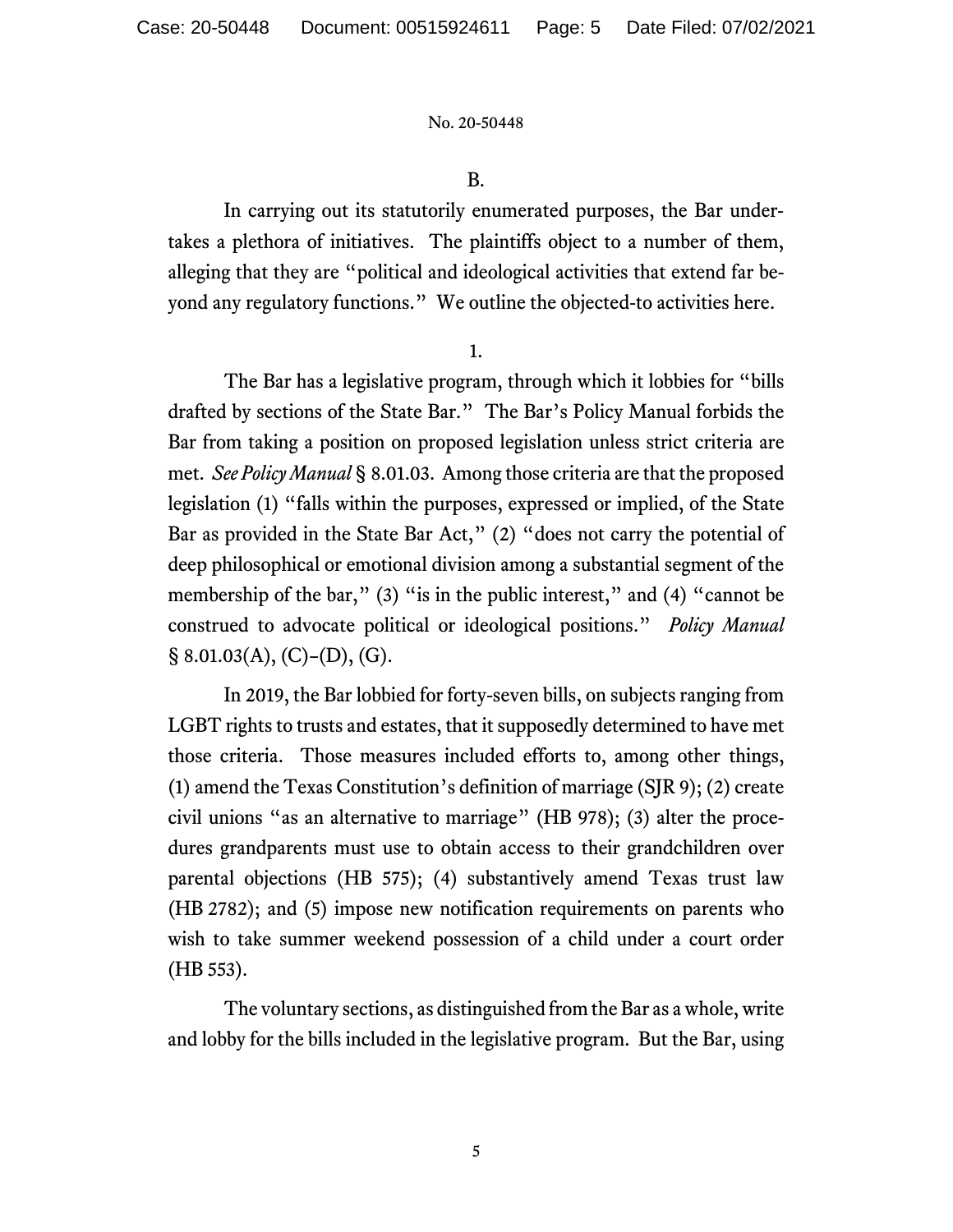mandatory dues, supports those efforts in a number of ways. First, the legislative program must be approved by the Bar's board, placing the entire Bar's imprimatur on it. Second, the voluntary sections are funded in part by the Bar's general fund. And third, the Bar funds a Government Relations Department ("GRD"), which "manages and coordinates the State Bar's legislative program."<sup>[8](#page-32-0)</sup>

2.

The record reflects that the Bar houses an Office of Minority Affairs ("OMA"), whose goals include "serv[ing] minority, women, and LGBT attorneys and legal organizations in Texas" and "enhanc[ing] employment and economic opportunities . . . in the legal profession" for members of those groups. OMA sponsors "ongoing forums, projects, programs, and publications"—called "Minority Initiatives"—"dedicated to [its] diversity efforts." Though the programming is focused on furthering diversity relative to certain groups, all Texas attorneys are encouraged to participate. All told, the Bar spends about \$500,000 per year on minority affairs.

# 3.

The Bar engages in, or financially supports, numerous activities aimed at making legal services available to the needy. First, it spends more than \$1 million annually to support its Legal Access Division ("LAD"), which facilitates *pro bono* efforts in a wide variety of activities in the legal arena, including immigration, veterans' affairs, and landlord-tenant disputes. It

<sup>&</sup>lt;sup>8</sup> *Governmental Relations*, STATE BAR OF TEXAS (Apr. 21, 2021), https://www.texasbar.com/Content/NavigationMenu/AboutUs/GovernmentalRelation s/default.htm. The GRD also "serves as the State Bar's liaison to the Texas Legislature and other state and federal governmental entities." *Id.* In that capacity, it responds to requests for information and assistance by the Texas Legislature and other entities, and reviews thousands of bills each legislative session.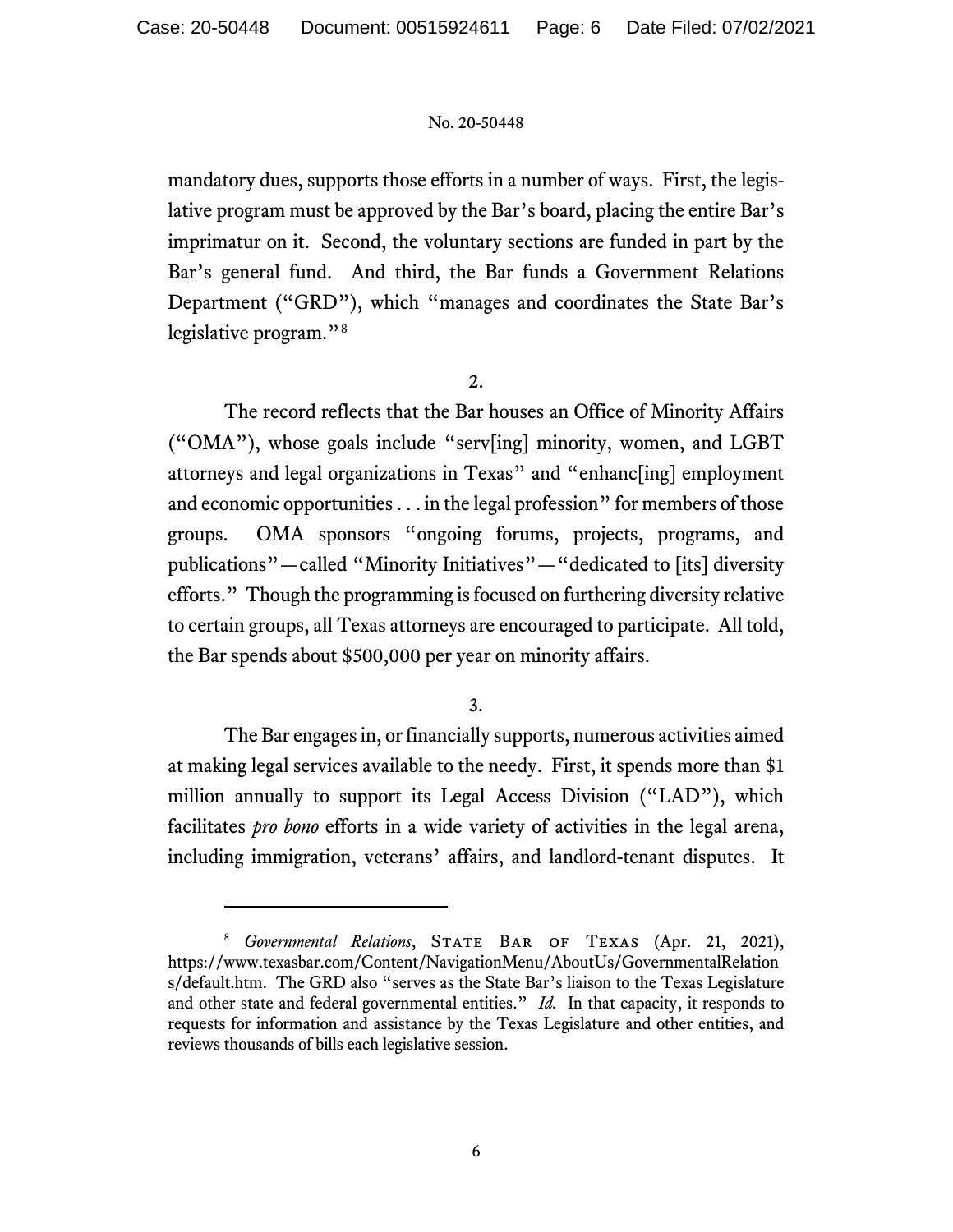"offers support, training, publications, resource materials, and more to legal services programs and *pro bono* volunteers."

Second, in support of its *pro bono* efforts, the Bar maintains a directory of "volunteer and resource opportunities."[9](#page-32-0) The webpage appears to direct lawyers to various resources depending on the Bar's perceived needs of the time. For example, as of April 2021, it directed lawyers to volunteering for legal needs related to the COVID-19 pandemic (e.g. evictions, unemployment, and domestic problems). For a time in 2019, it directed lawyers to organizations representing asylum-seekers and illegal aliens.

Third, the Bar funds the Texas Supreme Court's Access to Justice Commission ("AJC"), which "focuses on cutting-edge initiatives and pilot projects that promote access to justice in Texas." Among other things, it aims to "increase resources and funding for access to justice," "develop and implement initiatives designed to expand civil access to justice," and promote "systemic change." One of its mechanisms for achieving those aims is lobbying for "both funding and non-funding legislation."

Finally, as mentioned above, the legal services fee, by statute, is used to fund legal services for the indigent.

4.

The Bar also undertakes a number of miscellaneous activities to which the plaintiffs object. It hosts an annual convention, which sponsors panels, some of which the plaintiffs contend are ideologically charged. The Bar funds continuing legal education ("CLE") programs, some of which the plaintiffs

*Volunteer and Resource Opportunities*, STATE BAR OF TEXAS, https://www.texasbar.com/Content/NavigationMenu/LawyersGivingBack/Volunteer/d efault.htm.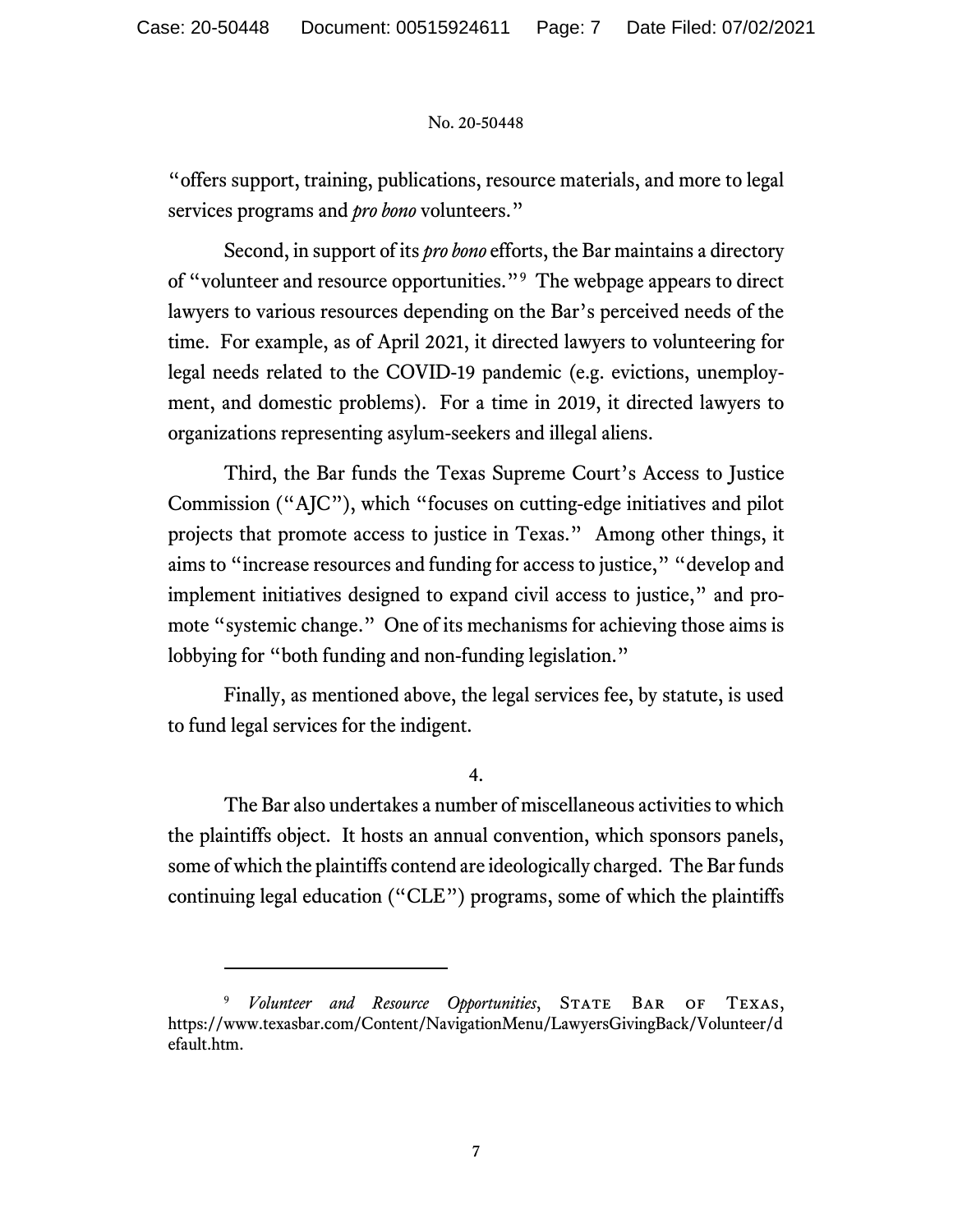aver are similarly charged. And the Bar funds the *Texas Bar Journal*.

# C.

Recognizing that some members might object to various of its myriad initiatives, the Bar provides ways for dissenting members to make their disagreements known. Before the expenditure is approved, members can lodge their objections to either the Bar's Board of Directors or the appropriate committee or section. *See, e.g.*, *Policy Manual* §§ 8.01.03(B), 8.01.06(B), 8.01.08(B), 8.01.09(D). Members may also express disapproval at the Bar's annual public hearing on its proposed budget. TEX. GOV'T CODE § 81.022(b)–(c). The ballot box provides another incidental check: Members vote for the Bar's officers and directors. *See generally Policy Manual*  §§ 1.03, 2.01.

The Bar also provides a mechanism for objecting members to obtain a *pro rata* refund of their membership fee. Specifically, members may file a written objection "to a proposed or actual expenditure . . . as not within the purposes or limitations" set forth by the State Bar Act or by Supreme Court precedent. *Policy Manual* §§ 3.14.01, 3.14.02. The protesting member may "seek refund of a *pro rata* portion of his or her dues expended, plus interest," on the objectionable activity. *Id.* § 3.14.02. The Bar does not proactively furnish members with a breakdown of their respective *pro rata* shares of funding the Bar's chosen pursuits. Objections are reviewed by the Executive Director, who "in consultation with the President, shall have the discretion to resolve" it. *Id.* § 3.14.03. A refund is the *only* available remedy─an objector cannot prevent the Bar from otherwise pursuing the objected-to activity. If a refund is issued, it is done so only "for the convenience of the Bar": It does not constitute an admission that the expense was improper. *Id.* § 3.14.04. If a refund is denied, the objector has no further administrative recourse.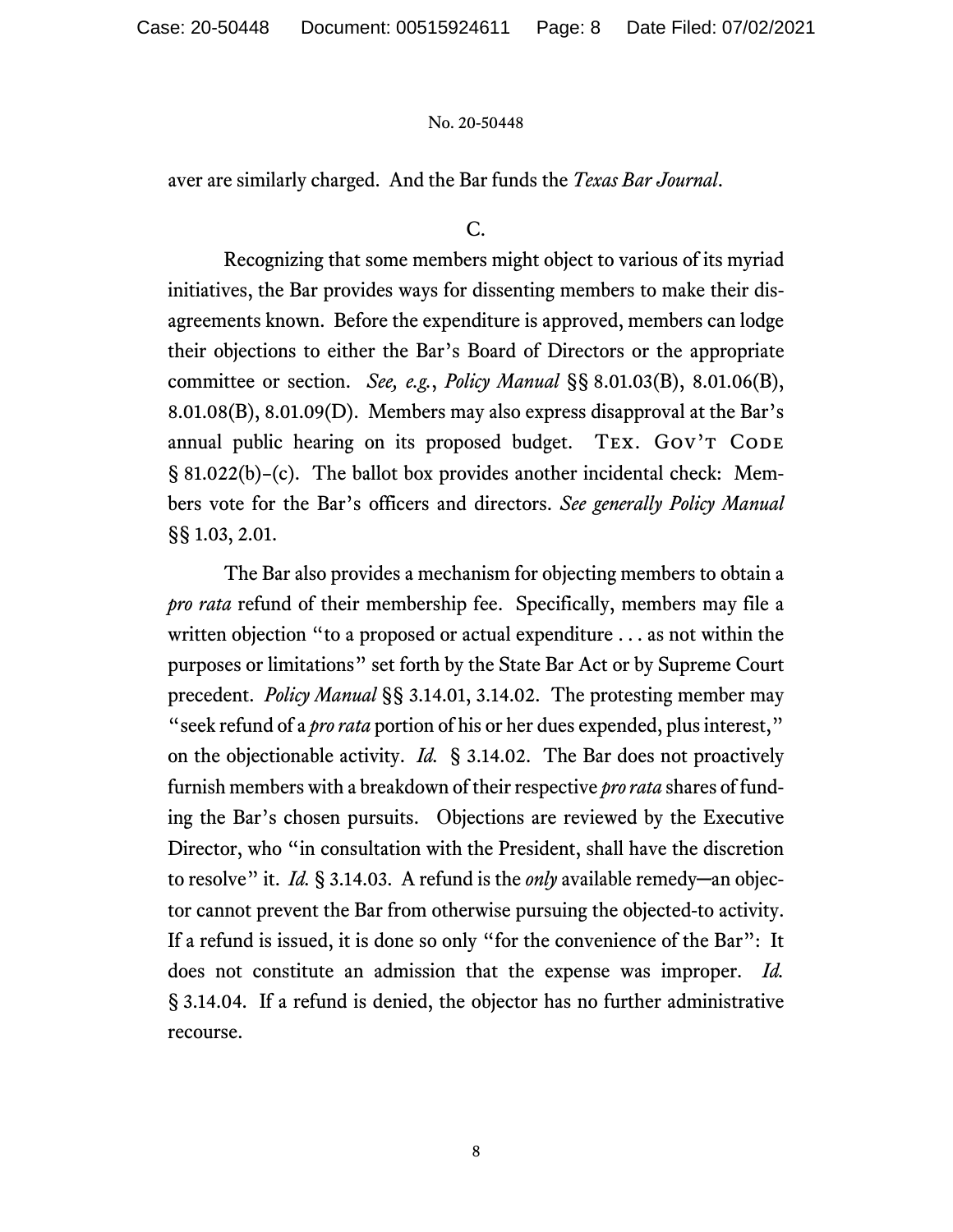The Bar requires notice of those procedures to be "published in conjunction with any publication or description of the State Bar's budget, legislative program, performance measures, amicus briefs, and any other similar policy positions adopted by the State Bar." *Id.* § 3.14.05. Nevertheless, the Bar has record of only one member—who is not among the plaintiffs and who lodged the objection after the plaintiffs filed this lawsuit—using the procedure since its adoption in 2005.

# D.

The plaintiffs sued under 42 U.S.C. §§ 1983 and 1988 on three theories: (1) Compelling the plaintiffs "to join, associate with, and financially support the State Bar as a precondition to engaging in their chosen profession" violates their "rights to free speech and association"; (2) in the alternative, if they can be compelled to join, requiring them to "subsidize political and ideological activities that extend beyond the Bar's core regulatory functions" violates their right to free speech; and (3) related to both of those, "[t]he Bar's procedures for separating chargeable and non-chargeable expenses are inadequate to protect" their First Amendment rights. The plaintiffs moved for a preliminary injunction and partial summary judgment on liability[.10](#page-32-0)

The Bar cross-moved for summary judgment.<sup>[11](#page-32-0)</sup> It countered with

<sup>&</sup>lt;sup>10</sup> The plaintiffs moved only for partial summary judgment because the scope of relief they planned to seek differed based on the district court's holding on liability. We address both the summary judgment on liability and the scope of the relief plaintiffs are entitled to through a preliminary injunction; we do not have occasion to opine on the full scope of relief to which they may be entitled.

 $11$  The Bar also filed a motion to dismiss, asserting that the original named defendants did not enforce the mandatory bar membership and legal services fee. In response, the plaintiffs filed an amended complaint adding additional defendants to address those concerns. The district court dismissed the Bar's motion without prejudice, and the Bar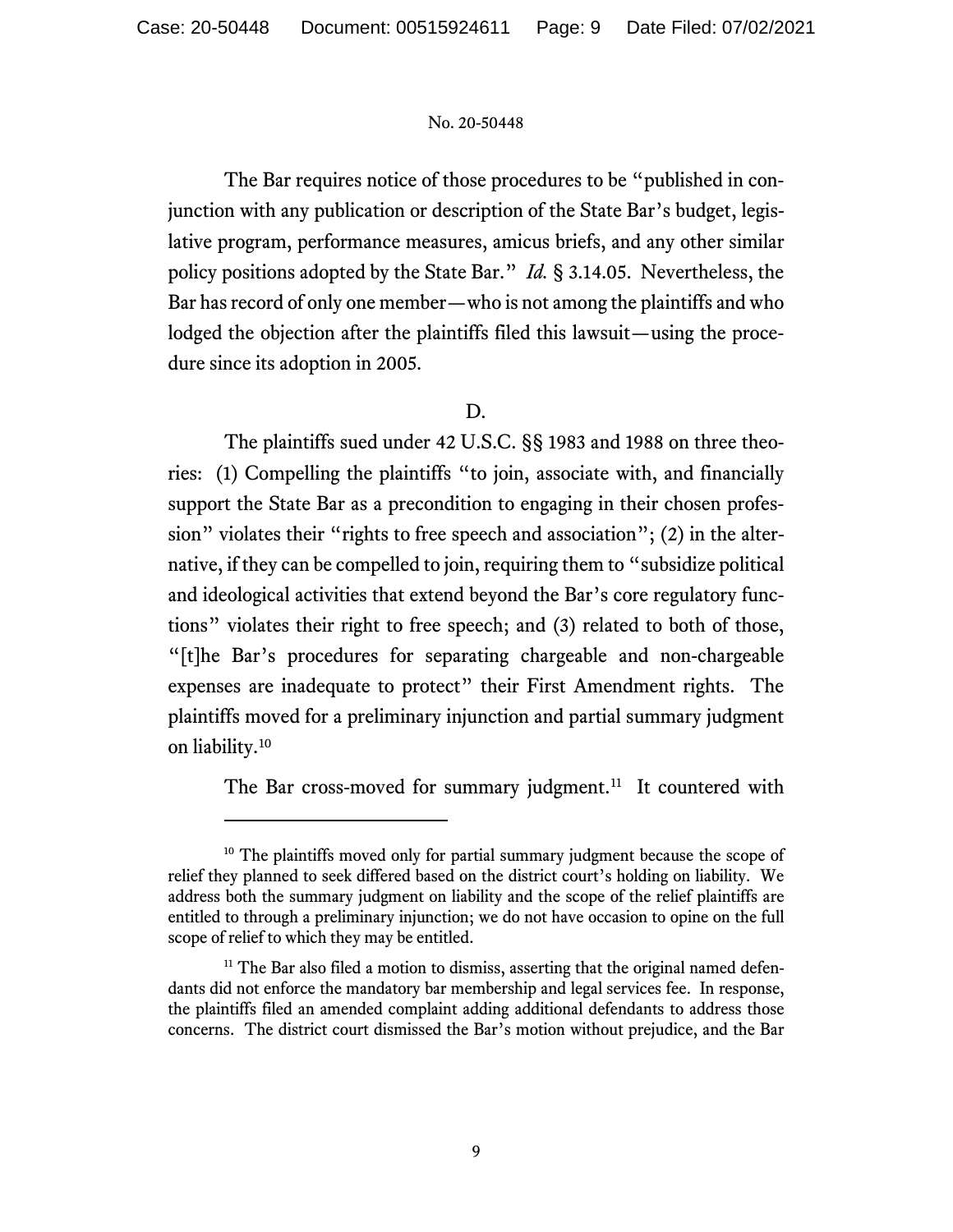three principal points. First, it contended that Supreme Court precedent specifically *Keller* and *Lathrop v. Donohue*, 367 U.S. 820 (1961) (plurality) forecloses the plaintiffs' claim that being compelled to join the bar violates the First Amendment. Second, the Bar asserted that the challenged expenditures are constitutionally permissible as "necessarily or reasonably incurred for the purpose of regulating the legal profession or improving the quality of . . . legal service[s]." And third, the Bar maintained that its refund procedures are constitutionally adequate.

The district court denied the plaintiffs' motions and granted summary judgment to the Bar. The court held that *Lathrop* and *Keller* remain binding in spite of *Janus v. American Federation of State, County, & Municipal Employees, Council 31*, 138 S. Ct. 2448 (2018), and that *Lathrop* and *Keller* foreclose the plaintiffs' contention that being forced to join the bar violates the First Amendment. The court further determined that all of the challenged Bar expenses passed constitutional muster under *Keller*, "because they further[ed] Texas's interest in professional regulation or legal-service quality improvement." Finally, the court rejected the plaintiffs' challenge to the refund procedures, concluding that they are constitutionally adequate. The court entered a "take nothing" judgment, and the plaintiffs appeal.

# II.

Because "[t]his court has a continuing obligation to assure itself of its own jurisdiction"[12](#page-32-0) before addressing the merits, we must determine whether the Tax Injunction Act ("TIA") stripped the district court of jurisdiction. Our review is *de novo*. *Washington v. Linebarger, Goggan, Blair, Pena & Samp-*

does not challenge the propriety of that dismissal on appeal.

<sup>12</sup> *United States v. Pedroza-Rocha*, 933 F.3d 490, 493 (5th Cir. 2019) (per curiam), *cert. denied,* 140 S. Ct. 2769 (2020).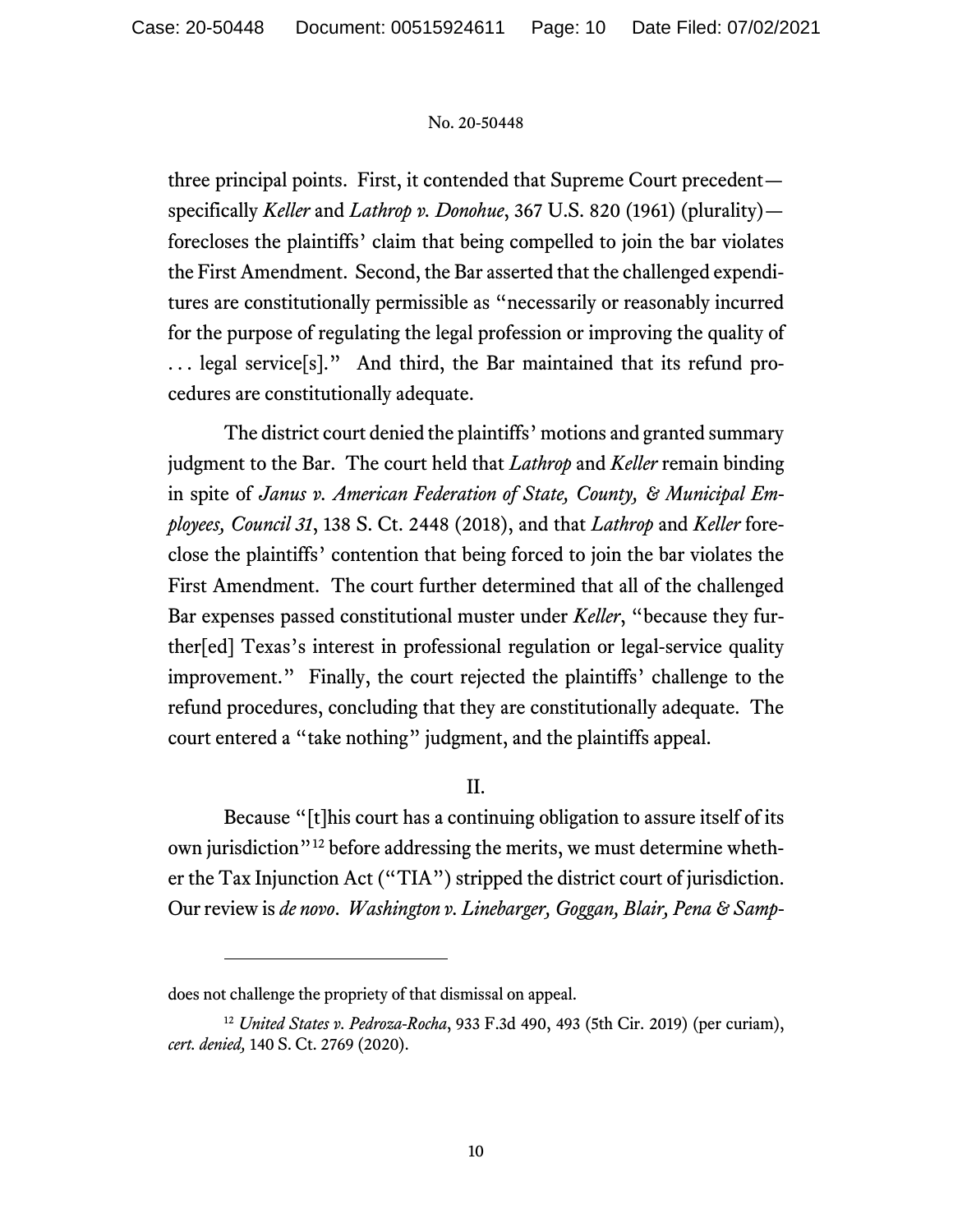*son, LLP*, 338 F.3d 442, 444 (5th Cir. 2003).

The TIA provides that "district courts shall not enjoin, suspend or restrain the assessment, levy or collection of any tax under State law where a plain, speedy and efficient remedy may be had in the courts of such State." 28 U.S.C. § 1341.[13](#page-32-0) In other words, "the [TIA] is a broad jurisdictional impediment to federal court interference with the administration of state tax systems." *Home Builders Ass'n of Miss., Inc. v. City of Madison*, 143 F.3d 1006, 1010 (5th Cir. 1998) (quotation marks omitted). The TIA does not, however, impede federal courts' review of regulatory fees. *See id.* Therefore, to determine our jurisdiction, we must decide whether the membership fee and the legal services fee are taxes or, instead, whether they are fees.

"Whether a charge is a fee or a tax is a question of federal law." *Neinast v. Texas*, 217 F.3d 275, 278 (5th Cir. 2000). Although the label given to a particular outlay "has no bearing on the resolution of the question," *Home Builders*, 143 F.3d at 1010 n.10, we may take notice of how an expense is treated by the state's courts, *see Lipscomb v. Columbus Mun. Separate Sch. Dist.*, 269 F.3d 494, 500 n.13 (5th Cir. 2001). Generally, "a broad construction of 'tax' is necessary to honor Congress's goals in promulgating the TIA." *Henderson v. Stalder*, 407 F.3d 351, 356 (5th Cir. 2005).

"[T]he line between a 'tax' and a 'fee' can be a blurry one." *Home Builders*, 143 F.3d at 1011 (quotation marks omitted). Indeed, "the distinction between a tax and a fee is a spectrum with the paradigmatic fee at one end and the paradigmatic tax at the other." *Washington*, 338 F.3d at 444 (quotation marks omitted). But we have enunciated some workable distinc-

<sup>&</sup>lt;sup>13</sup> Similarly, "[t]he Anti-Injunction Act, 26 U.S.C. § 7421(a), bars any 'suit for the purposes of restraining the assessment or collection of any tax.'" *CIC Servs., LLC, v. IRS*, 141 S. Ct. 1582, 1586 (2021).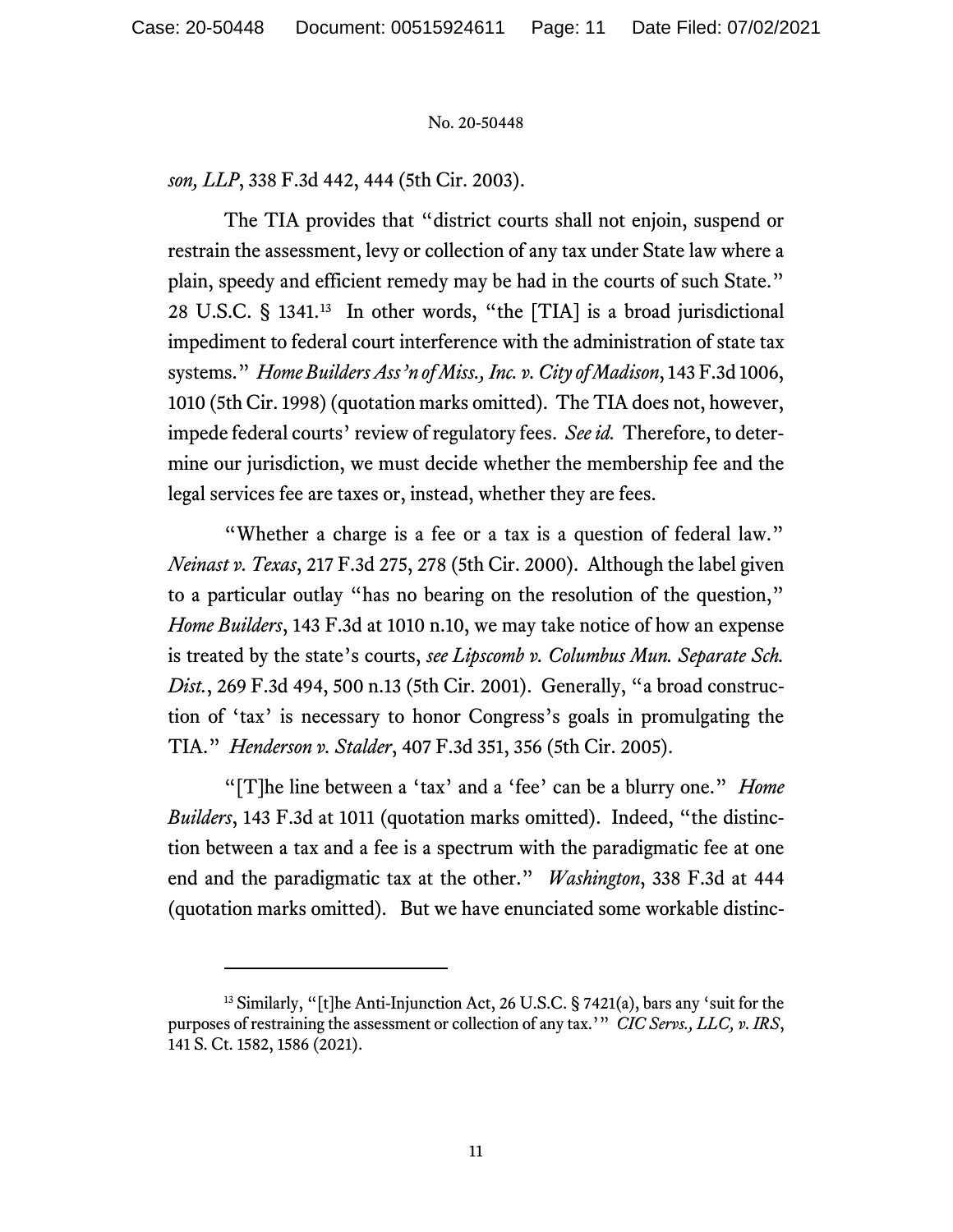tions. First, "the classic tax sustains the essential flow of revenue to the government, while the classic fee is linked to some regulatory scheme." *Home Builders*, 143 F.3d at 1011. Second, "[t]he classic tax is imposed by a state or municipal legislature, while the classic fee is imposed by an agency upon those it regulates." *Id.* And third, "[t]he classic tax is designed to provide a benefit for the entire community, while the classic fee is designed to raise money to help defray an agency's regulatory expenses." *Id.*

The membership fees are "classic fees." First, they are linked to the regulation of the legal profession, not to generating revenue for the government. Texas law requires that Bar funds "be used only for administering the public purposes provided by" the State Bar Act.  $T_{\text{EX}}$ . Gov't CODE § 81.054(d). In fact, the Supreme Court of Texas must distribute the fees to the Bar *only* for funding expenditures to pursue those ends. *See id*. § 81.054(c). Second, the membership fees are imposed neither by a legislature nor on the entire community. Although a statute authorizes charging the fees, the process of setting and collecting those fees is left to the Texas Supreme Court and the Bar. *See id.* §§ 81.022, 81.054(a), (c). Furthermore, the dues are paid only by those regulated by the Bar—licensed Texas attorneys—"not the public at large," indicating they are a fee. *Neinast*, 217 F.3d at 278. Third and finally, the membership fees defray the Bar's costs. The Bar is entirely self-funded, and the mandatory dues amount to nearly half of its annual revenue.

The legal services fee is also a fee, albeit a less paradigmatic one. Like the membership fee, the legal services fee is imposed only on the legal profession, "not the public at large." *Id.* And the fee is linked to the regulation of the legal profession, given that its purpose is to ensure adequate funding of "basic civil legal services to the indigent and legal representation and other defense services to indigent defendants in criminal cases." Tex. Gov't CODE  $\S$  81.054(d). In other words, its purpose is not to raise revenue but to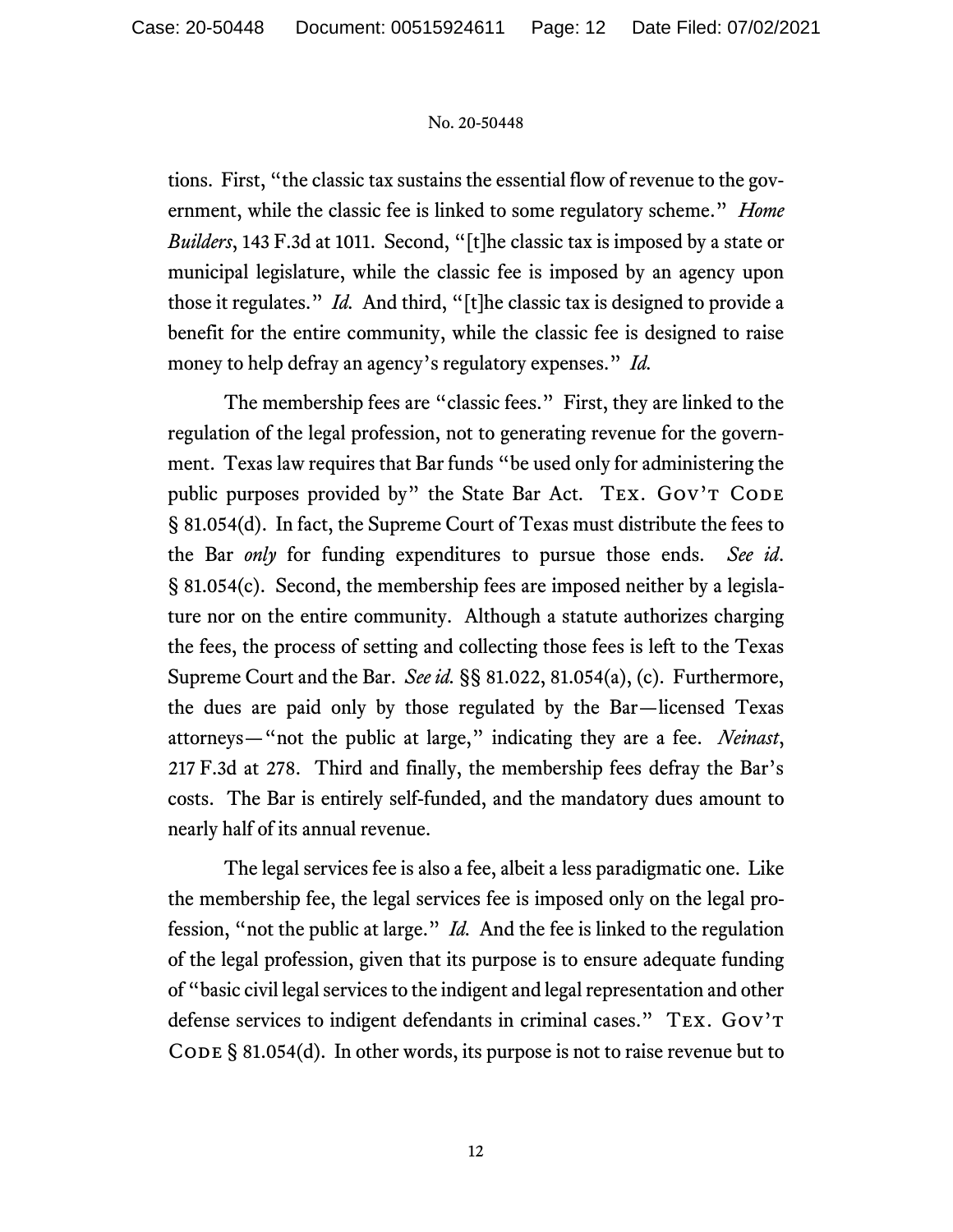ensure that members of the legal profession are able to provide a particular legal service. On the other hand, unlike the membership fee, the legal services fee is imposed directly by the legislature. *Compare id.* § 81.054(a), *with id.* § 81.054(j). But that does not outweigh the other factors.

Since neither the membership fee nor the legal services fee is a tax, the TIA does not deprive the federal courts of jurisdiction. We therefore turn to the merits.

# III.

We first analyze the plaintiffs' claim that compelling them to join the Bar violates the First Amendment. The Supreme Court has twice opined on whether mandatory bars violate the First Amendment. We discuss those cases, *Lathrop v. Donohue*, 367 U.S. 820 (1961) (plurality), and *Keller v. State Bar of California*, 496 U.S. 1 (1990), to determine whether the plaintiffs' claim survives. [14](#page-32-0)

<sup>&</sup>lt;sup>14</sup> Since *Lathrop* and *Keller* were decided, the Supreme Court's First Amendment caselaw has changed dramatically. Both cases drew from the then-existing jurisprudence on the First Amendment implications of mandatory union dues, but that jurisprudence has evolved. *Keller*, in particular, rested almost exclusively on *Abood v. Detroit Board of Education*, 431 U.S. 209 (1977), which the Court overruled in *Janus*, 138 S. Ct. at 2486. Those changes, and *Janus* in particular, cast doubt on *Lathrop* and *Keller*. *See Jarchow*, 140 S. Ct. at 1720 (Thomas, J., dissenting from denial of certiorari). *Contra Janus*, 138 S. Ct. at 2498 (Kagan, J., dissenting) (contending that *Janus* did not call *Keller* into question).

But "the Supreme Court abrogates its cases with a bang, not a whimper, and it has never revisited" either *Lathrop* or *Keller*. *Tex. Democratic Party v. Abbott*, 961 F.3d 389, 405 (5th Cir. 2020). So, despite their "increasingly wobbly, moth-eaten foundations," *State Oil Co. v. Khan*, 522 U.S. 3, 20 (1997) (cleaned up), *Lathrop* and *Keller* remain binding. Because they have "direct application in [this] case," we apply them, "leaving to [the Supreme] Court the prerogative of overruling its own decisions." *Rodriguez de Quijas v. Shearson/Am. Exp., Inc.*, 490 U.S. 477, 484 (1989). With that said, *Lathrop*'s and *Keller*'s weakened foundations counsel against expanding their reach as we consider questions they left open.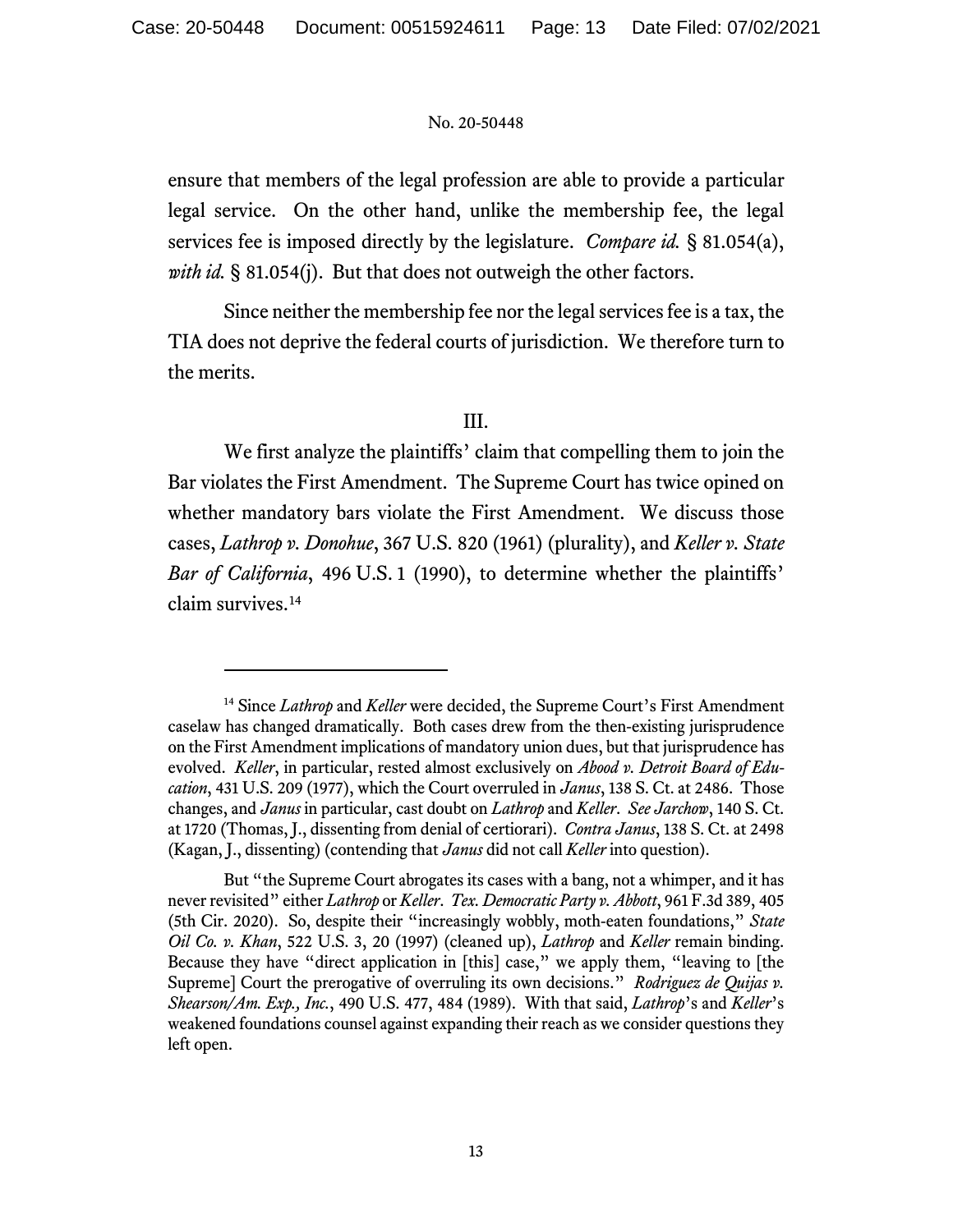In *Lathrop*, 367 U.S. at 827–28, the Court considered whether mandatory bar membership necessarily violates the right to freedom of association. The Wisconsin Bar, the *Lathrop* plaintiff alleged, "express[es] . . . opinion[s] on legislative matters" and "utilizes its property, funds and employees for the purposes of influencing legislation and public opinion toward legislation." *Id.* at 827. Therefore, he contended "that he [could not] constitutionally be compelled to join and give support to" the Bar. *Id.*

The Court rejected the plaintiff's claim for two reasons. First, it noted that the plaintiff's "compulsory enrollment imposes only the duty to pay dues"; his involuntary membership did not require any other participation. *Id.* at 827–28. Second, the Court found that the bar's activities at issue were almost entirely limited to "elevating the educational and ethical standards of the Bar to the end of improving the quality of the legal service available to the people of the State" *Id.* at 843. Though that bar was engaged in legislative activity, that activity was "not the major activity of the State Bar," *id.* at 839, and, furthermore, it was limited to bills pertinent to the legal profession for which there was "substantial unanimity," *id.* at 834–38.

After deciding that compelling the plaintiff to pay dues to such a bar association did not violate the freedom of *association*, the *Lathrop* Court, noting the paucity of the record, declined to decide whether "the use of his money for causes which he opposes" violated his right to *free speech*. *Id.* at 845. Three decades later, *Keller* reached that issue.

Like the *Lathrop* plaintiff, the *Keller* plaintiffs claimed that compelling their financial support of political activities violated their rights to freedom of speech and freedom of association. *Keller*, 496 U.S. at 5–6. The Court held that state bar associations may constitutionally charge mandatory dues to "fund activities germane" to "the purpose[s] for which compelled association was justified," i.e., "regulating the legal profession and improving the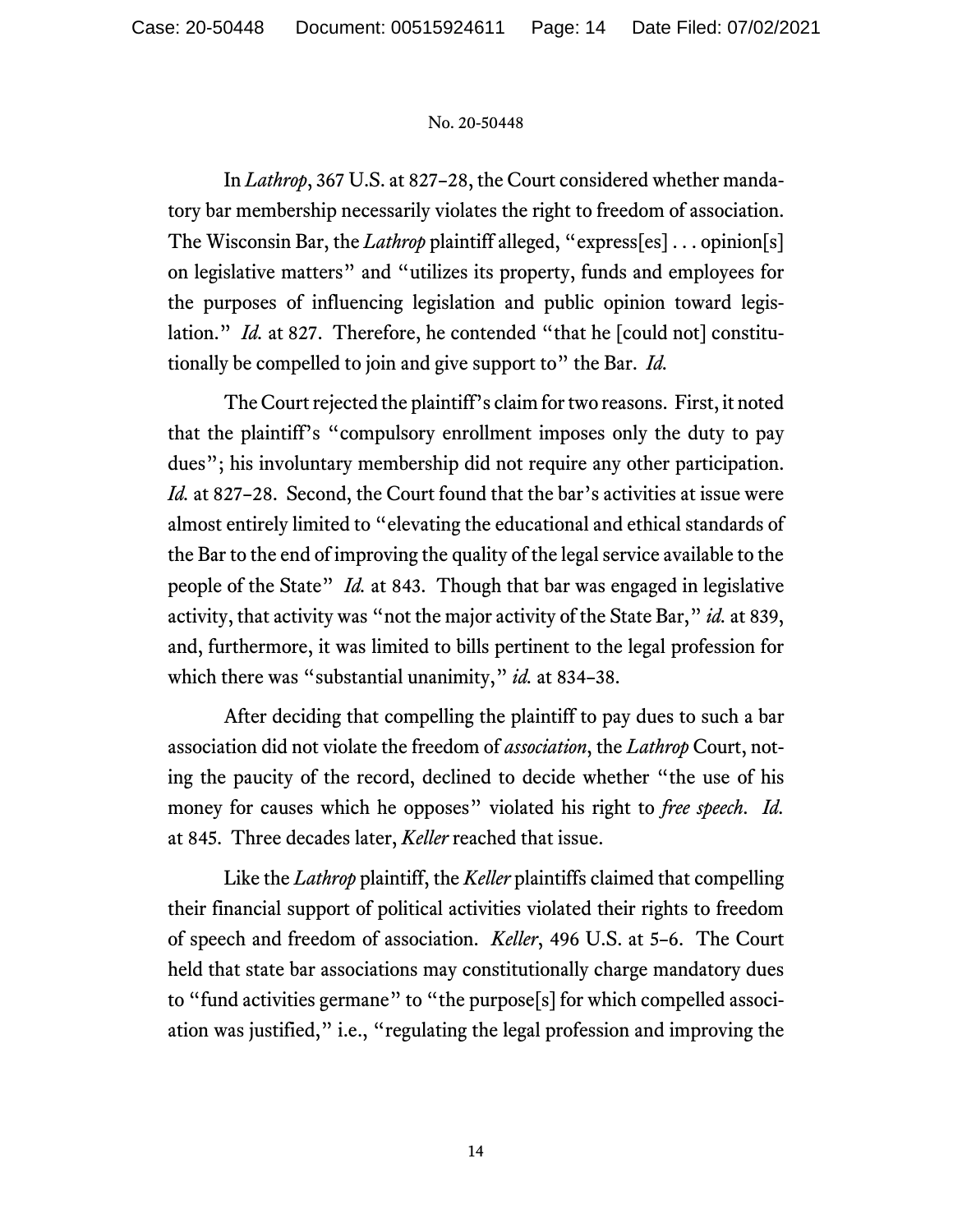quality of legal services." *Id.* at 13–14. But state bar associations cannot constitutionally use mandatory dues to "fund activities of an ideological nature which fall outside of those areas of activity." *Id.* at 14. Although it held that at least some complained-of activities were germane, the Court remanded for the lower courts to determine exactly which of the challenged activities were non-germane.[15](#page-32-0)

After deciding the free speech issue, the Court turned briefly to freedom of association. The *Keller* plaintiffs contended that "they cannot be compelled to associate with an organization that engages in political or ideological activities beyond those for which mandatory financial support is justified under the principles of *Lathrop* and *Abood* [*v. Detroit Board of Education*, 431 U.S. 209 (1977)]." *Id.* Despite noting that the plaintiffs' claim "appears to implicate a much broader freedom of association claim than was at issue in *Lathrop*," *id.* at 17, the Court did not resolve that broader claim, *see id.*

So where do *Lathrop* and *Keller* leave us? *Lathrop* held that lawyers may constitutionally be mandated to join a bar association that solely regulates the legal profession and improves the quality of legal services. *Keller*  identified that *Lathrop* did not decide whether lawyers may be constitutionally mandated to join a bar association that engages in other, nongermane activities. Nor did *Keller* resolve that question.[16](#page-32-0) Therefore, we

<sup>15</sup> *See Keller*, 496 U.S. at 15–16 (noting that "[c]ompulsory dues may not be expended to endorse or advance a gun control or nuclear weapons freeze initiative," both of which the plaintiffs asserted the state bar did).

<sup>16</sup> We join the Ninth and Tenth Circuits in reading *Lathrop* and *Keller* as leaving that question unresolved. *See Schell v. The Chief Justice & Justices of the Oklahoma Supreme Court*, No. 20-6044, 2021 WL 2657106, at \*11 (10th Cir. June 29, 2021); *Crowe v. Or. State Bar*, 989 F.3d 714, 727–29 (9th Cir. 2021), *petition for cert. filed* (May 27, 2021) (No. 20-1678)."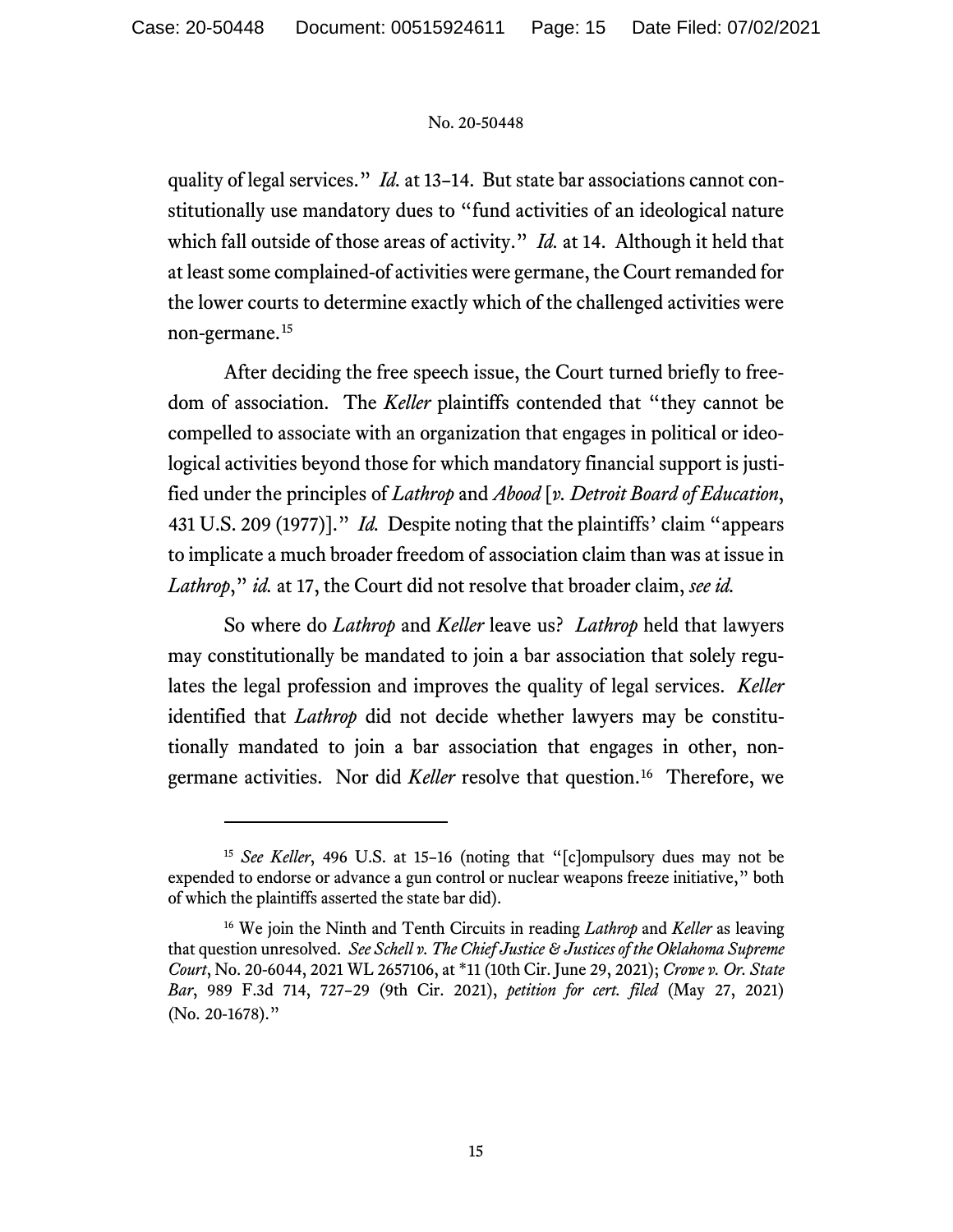must both decide that issue and determine whether the Texas Bar is engaged in non-germane activities.

### A.

To determine whether compelling the plaintiffs to join a bar that engages in non-germane activities violates their freedom of association, we must decide (1) whether compelling the plaintiffs to join burdens their rights and, (2) if so, whether it is nevertheless justified by a sufficient state interest.

#### 1.

"[F]reedom of association is never mentioned in the United States Constitution."[17](#page-32-0) Instead, it is implicit in the other rights listed in the First Amendment. *See Roberts v. U.S. Jaycees*, 468 U.S. 609, 618 (1984). As relevant here, "[a]n individual's freedom to speak . . . could not be vigorously protected from interference by the State unless a correlative freedom to engage in group effort toward those ends were not also guaranteed."[18](#page-32-0) Because the right to freedom of association is part of the freedom of speech, "[t]o determine whether a group is protected by the First Amendment's expressive associational right, we must determine whether the group engages in 'expressive association.'" *Boy Scouts of Am. v. Dale*, 530 U.S. 640, 648  $(2000).$ 

For groups that engage in expressive association, the "[f]reedom of association . . . plainly presupposes a freedom not to associate." *Roberts*, 468 U.S. at 623. Those groups have a right to restrict their membership,

<sup>&</sup>lt;sup>17</sup> Amy Gutmann, *Freedom of Association: An Introductory Essay*, *in* FREEDOM OF Ass'n 3, 9 (Amy Guttman ed. 1998); *see* U.S. Const. amend. I.

<sup>18</sup> *Roberts*, 468 U.S. at 622; *see also NAACP v. Alabama* ex rel. *Patterson*, 357 U.S. 449, 460 (1958) ("Effective advocacy of both public and private points of view, particularly controversial ones, is undeniably enhanced by group association . . . .").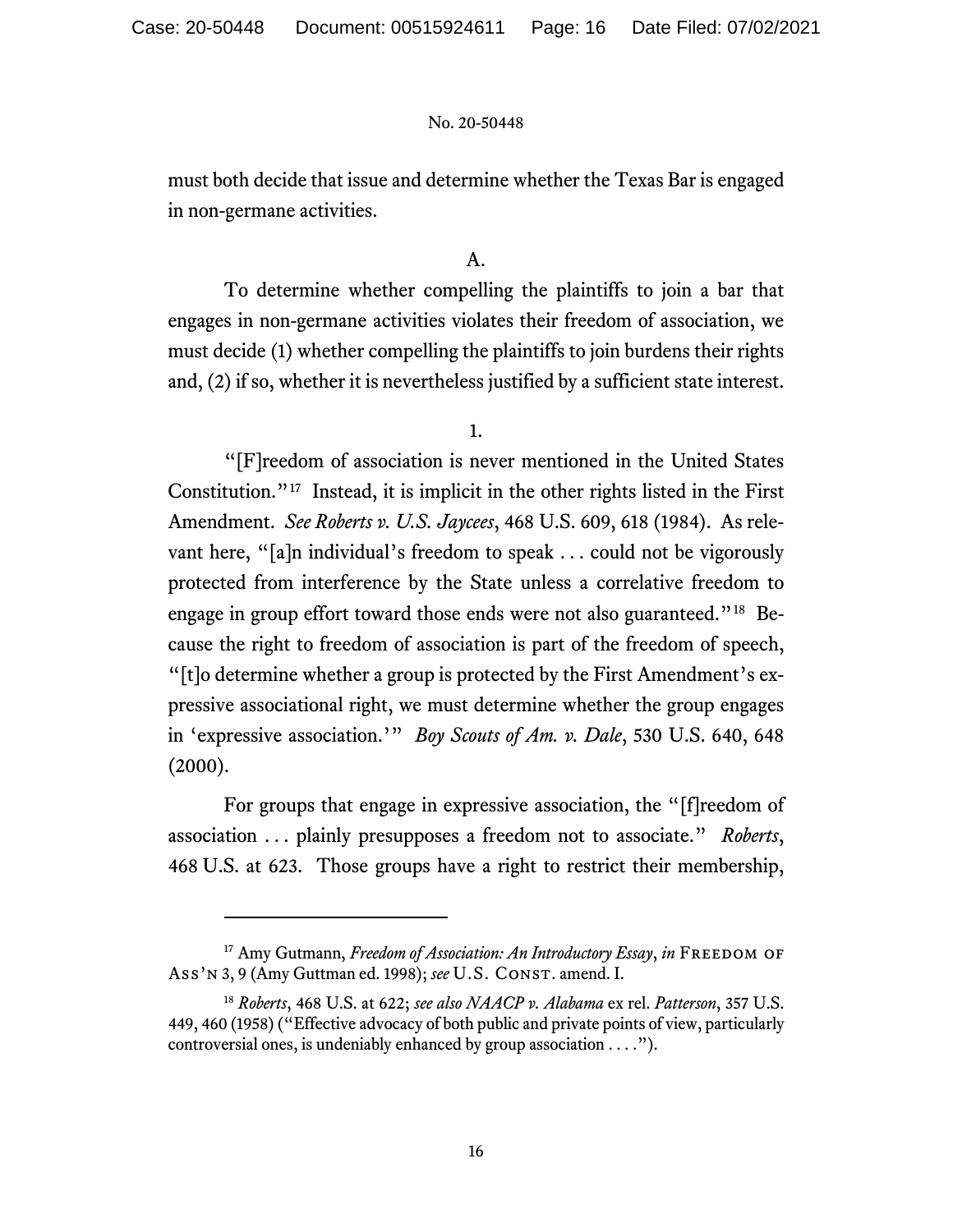because the membership is the message.<sup>19</sup> Individuals have an analogous right to "eschew association for expressive purposes." *Janus*, 138 S. Ct. at 2463. That right is part and parcel of the "cardinal constitutional command" that the government may not compel "individuals to mouth support for views they find objectionable." *Id.*[20](#page-32-0)

Based on that, compelling a lawyer to join a bar association engaged in non-germane activities burdens his or her First Amendment right to freedom of association. Such a bar association would invariably be engaged in expressive activities. Even bar associations that engage in only germane activities undertake some expressive activities; for example, proposing an ethical rule expresses a view that the rule is a good one, and commenting on potential changes to the state's court system, as the bar in *Lathrop* did, expresses a view that such a reform is a good or bad idea.

Bar associations that also engage in non-germane activities will almost certainly be engaging in additional expressive activities that "support . . . a particular conception of the good life or controversial ideology of the good society." *Id.* And, when a bar association does so, part of its expressive message is that its members stand behind its expression. The membership is part of the message. Compelling membership, therefore, compels support of that message. If a member disagrees with that "conception of the good life or controversial ideology," then compelling his or her membership infringes on

<sup>19</sup> *See Christian Legal Soc'y Chapter of the Univ. of Cal., Hastings Coll. of the L. v. Martinez*, 561 U.S. 661, 680 (2010) ("Who speaks . . . colors what concept is conveyed.").

<sup>&</sup>lt;sup>20</sup> "When membership of an association requires the individual to give support to a particular conception of the good life or controversial ideology of the good society, the freedom to refuse association is clearly fundamental to the individual's freedom to live authentically in accordance with his/her own ethical and political beliefs." Stuart White, *Trade Unionism in a Liberal State, in* FREEDOM OF ASS'N, *supra*, at 330, 345.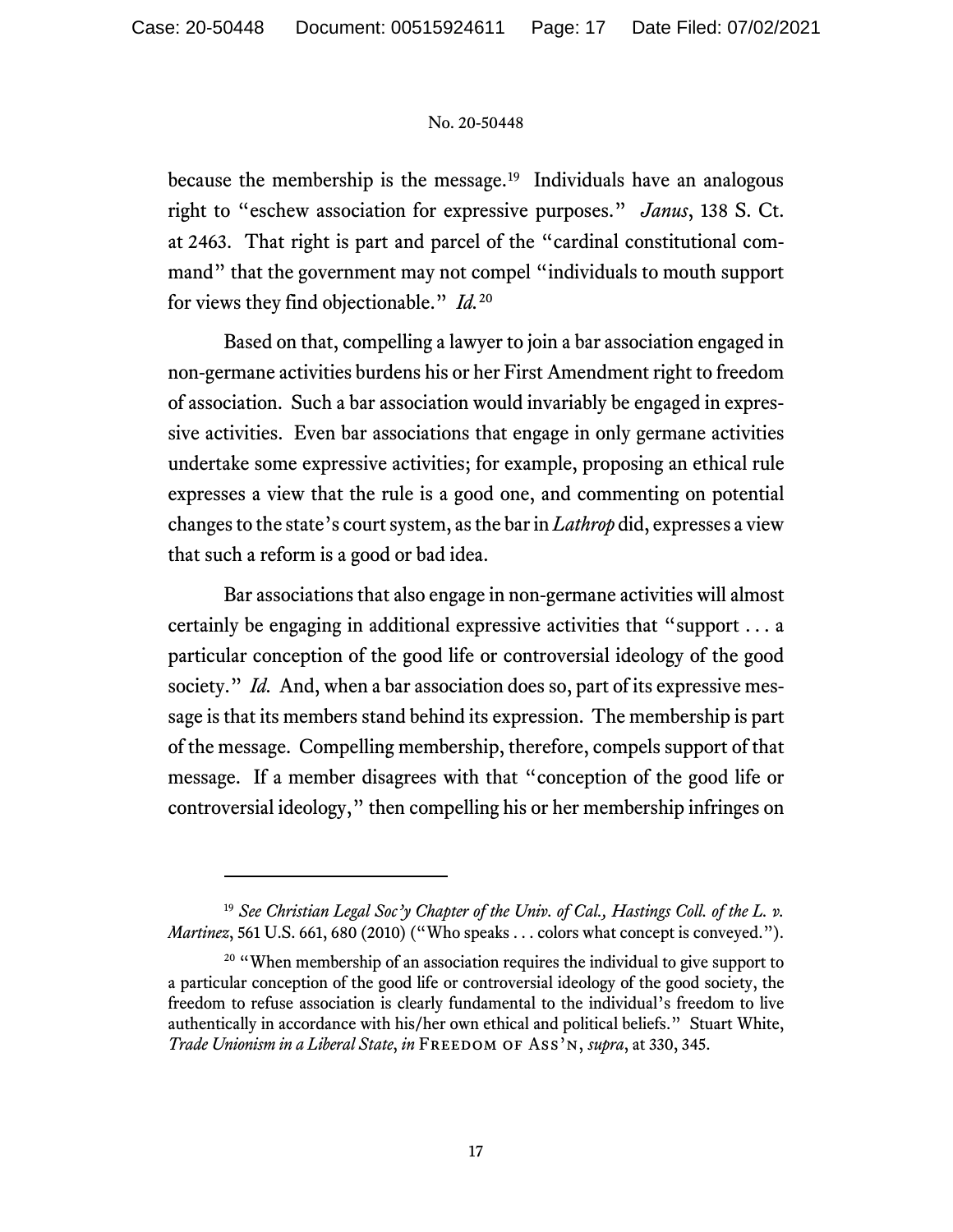the freedom of association. *Id.*

2.

But that does not necessarily mean the plaintiffs are entitled to relief. "The right to associate for expressive purposes is not . . . absolute." *Roberts*, 468 U.S. at 623. In its freedom-of-association cases, the Court has generally applied "exacting . . . scrutiny," under which "mandatory associations are permissible only when they serve a 'compelling state interest that cannot be achieved through means significantly less restrictive of associational freedoms.'" *Knox v. Serv. Emps. Intl Union, Loc. 1000*, 567 U.S. 298, 310 (2012) (quoting *Roberts*, 468 U.S. at 623).

Compelled membership in a bar association that is engaged in only germane activities survives that scrutiny. We know that both because *Lathrop* held that compelled membership in such a bar did not violate freedom of association and because of the more recent statement in *Harris v. Quinn*, 573 U.S. 616, 655–56 (2014): States "have a strong interest in allocating to the members of the bar, rather than the general public, the expense of ensuring that attorneys adhere to ethical practices" as well as of regulating the legal protection and improving the quality of legal services. *Id.* And, for that reason, *Keller*, which allowed compelled subsidization<sup>[21](#page-32-0)</sup> of germane activities, "fits comfortably within the [exacting scrutiny] framework." *Id.* at 655.

Compelled membership in a bar association that engages in nongermane activities, on the other hand, fails exacting scrutiny. *Knox v. Serv. Emps. Int'l Union, Loc. 1000*, 567 U.S. 298, 310 (2012) (quoting *Roberts*,

<sup>&</sup>lt;sup>21</sup> Exacting scrutiny is applied to both freedom-of-association and compelledsubsidy claims. *See, e.g.*, *Janus*, 138 S. Ct. at 2465 (compelled subsidy); *Dale*, 530 U.S. at 648 (freedom of association).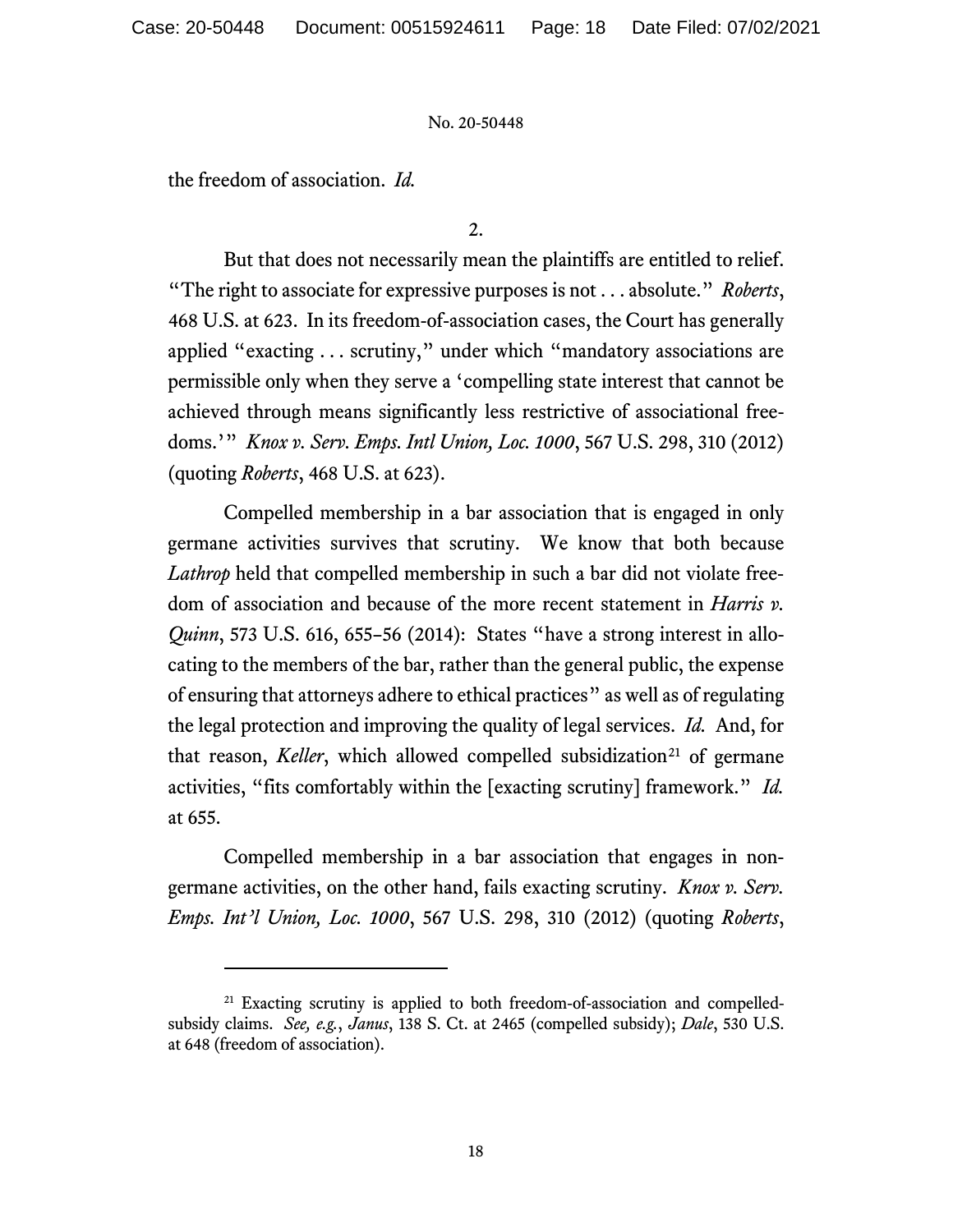468 U.S. at 623). Plaintiffs suggest that, instead of exacting scrutiny, strict scrutiny should apply. Under that standard, the government must show that its action is "narrowly tailored" to "further compelling governmental interests." *Johnson v. California*, 543 U.S. 499, 505 (2005) (cleaned up). Because the bar's mandatory membership "cannot survive under even the more permissive standard," we do not decide whether strict scrutiny is necessary. *See Janus*, 138 S. Ct. at 2465. Although states have interests in allocating the expenses of regulating the legal profession and improving the quality of legal services to licensed attorneys, they do not have a compelling interest in having all licensed attorneys engage as a group in other, non-germane activities.

Moreover, there are other "means significantly less restrictive of associational freedoms" to achieve the state's legitimate interests. *Knox*, 567 U.S. at 310. Almost twenty states—including some of the largest legal markets, such as New York, Illinois, and Pennsylvania—directly regulate the licensing and disciplining of attorneys. *See* Brock, *supra*, at 24 n.1 (not listing those states as having mandatory bars).

The Bar cannot reasonably suggest that those states are unable to regulate their legal professions adequately. Nor does the Bar have to cede its ability to engage in non-germane activities entirely—as California has shown, a hybrid model is possible.

Therefore, the plaintiffs are entitled to summary judgment on their freedom-of-association claim if the Bar is in fact engaged in non-germane activities.

# B.

The purposes justifying compelled association in a bar association are "regulating the legal profession" and "improving the quality of legal services." *Keller*, 496 U.S. at 13. For activities to be germane, they must be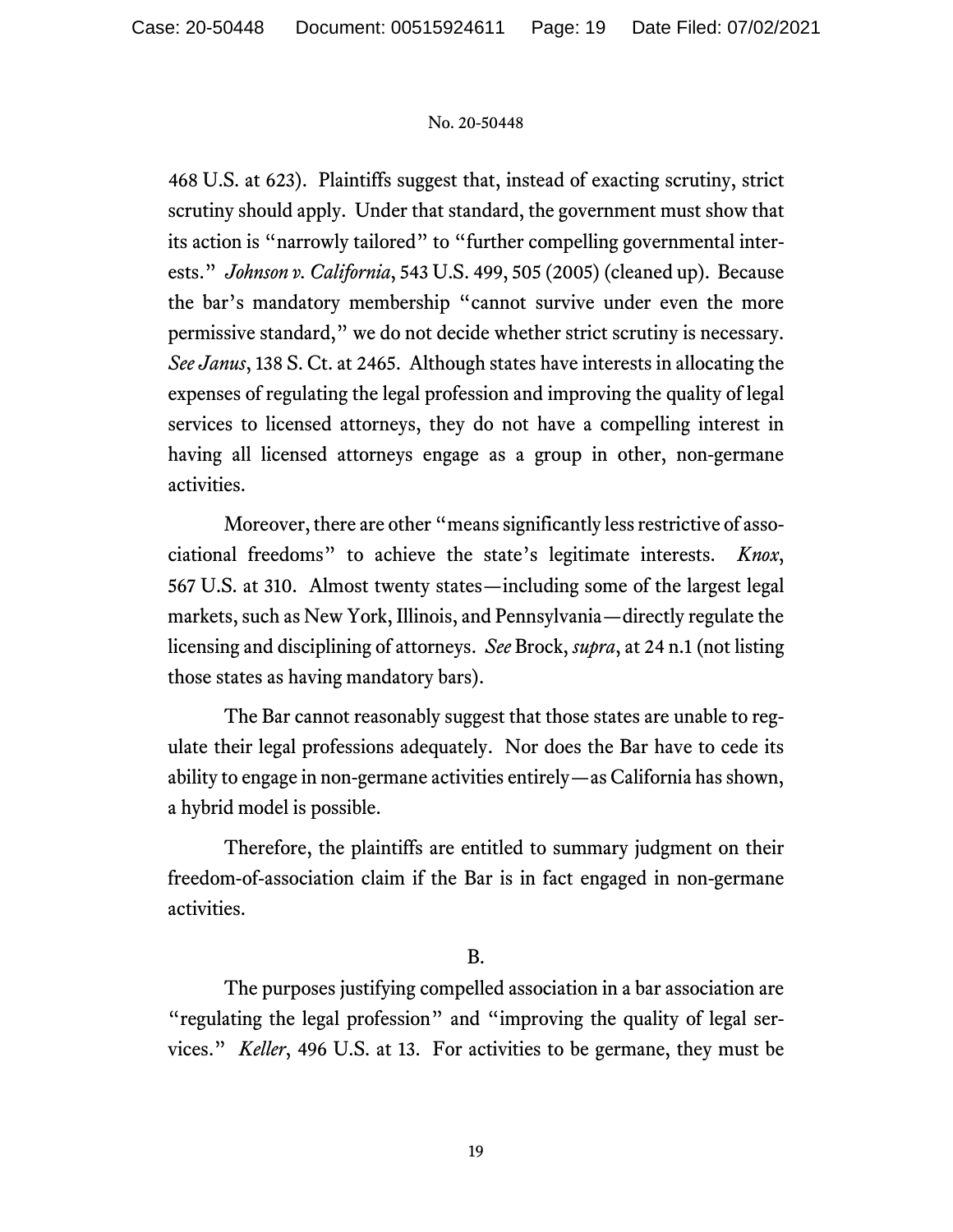"necessarily or reasonably incurred for" those purposes. *Id.* at 14. The plaintiffs contend that all "activities of a 'political or ideological' nature" necessarily are non-germane. That misses the mark.

*Keller* said mandatory dues cannot be used to "fund activities of an ideological nature *which fall outside of those areas of activity*." *Id.* (emphasis added). Though later decisions have framed *Keller* somewhat as these plaintiffs do,<sup>[22](#page-32-0)</sup> none of them purported to alter *Keller*'s standard, which contemplates that some political or ideological activities might be germane. With that in mind, we turn to "[t]he difficult question" of determining whether each respective challenged activity is germane. *Id.*

1.

The Bar's legislative program is neither entirely germane nor wholly non-germane. The plaintiffs advocate a bright line rule that *any* legislative lobbying is non-germane. But such a rule is foreclosed by *Lathrop* and *Keller.* In *Lathrop*, 367 U.S. at 836–37, the Court identified no First Amendment violation despite the Wisconsin bar's lobbying for various pieces of legislation regarding the state court system, attorney compensation, and other matters related to the legal profession. And *Keller*, 496 U.S. at 15, highlighted that lobbying is germane where "officials and members of the Bar are acting essentially as professional advisers to those ultimately charged with the regu-

<sup>22</sup> *See, e.g.*, *Harris*, 573 U.S. at 655 (describing *Keller* as holding "that members of this bar could not be required to pay the portion of bar dues used for political or ideological purposes but that they could be required to pay the portion of the dues used for activities connected with proposing ethical codes and disciplining bar members"); *Johanns v. Livestock Mktg. Ass'n*, 544 U.S. 550, 558 (2005) ("[W]e have invalidated the use of the compulsory fees to fund speech on political matters." (citing *Keller*)); *Bd. of Regents of Univ. of Wis. Sys. v. Southworth*, 529 U.S. 217, 231 (2000) ("[L]awyers could not, however, be required to fund the bar association's own political expression." (citing *Keller*, 496 U.S. at 16)).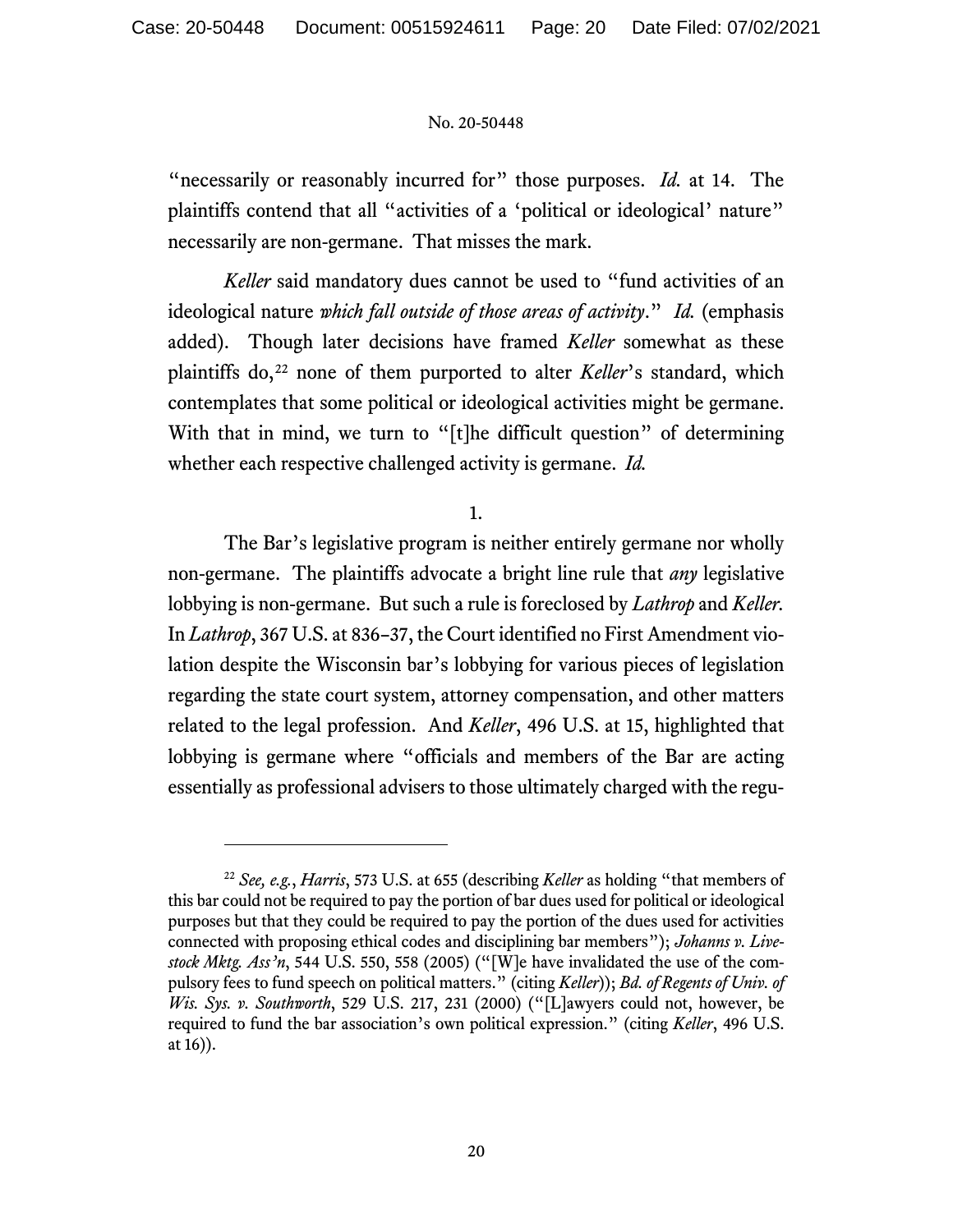lation of the legal profession." At the same time, the scope of the Bar's legislative program belies its contention that every single bill it has lobbied for is germane to regulating the legal profession or improving the quality of legal services.

*Keller* did not lay down a test to determine when lobbying is germane and when it is not, acknowledging that the dividing line would "not always be easy to discern." *Id.* at 16. Instead, it identified "advanc[ing] a gun control or nuclear weapons freeze initiative" and "proposing ethical codes" as the bookends of the spectrum and left it to lower courts to work out intermediate cases. We must do so now.

Except as stated below, advocating changes to a state's substantive law is non-germane to the purposes identified in *Keller*. Such lobbying has nothing to do with regulating the legal profession or improving the quality of legal services. Instead, those efforts are directed entirely at changing the law *governing* cases, disputes, or transactions *in which attorneys might be involved*. Lobbying for legislation regarding the functioning of the state's courts or legal system writ large, on the other hand, is germane. So too is advocating for laws governing the activities of lawyers *qua* lawyers. [23](#page-32-0)

<sup>&</sup>lt;sup>23</sup> *Lathrop*'s description of the topics on which the Wisconsin Bar took positions is illustrative of the type of lobbying that is germane:

The State Bar, through its Board of Governors or Executive Committee, has taken a formal position with respect to a number of questions of legislative policy. These have included such subjects as an increase in the salaries of State Supreme Court justices; making attorneys notaries public; amending the Federal Career Compensation Act to apply to attorneys employed with the Armed Forces the same provisions for special pay and promotion available to members of other professions; improving pay scales of attorneys in state service; court reorganization; extending personal jurisdiction over nonresidents; allowing the recording of unwitnessed con-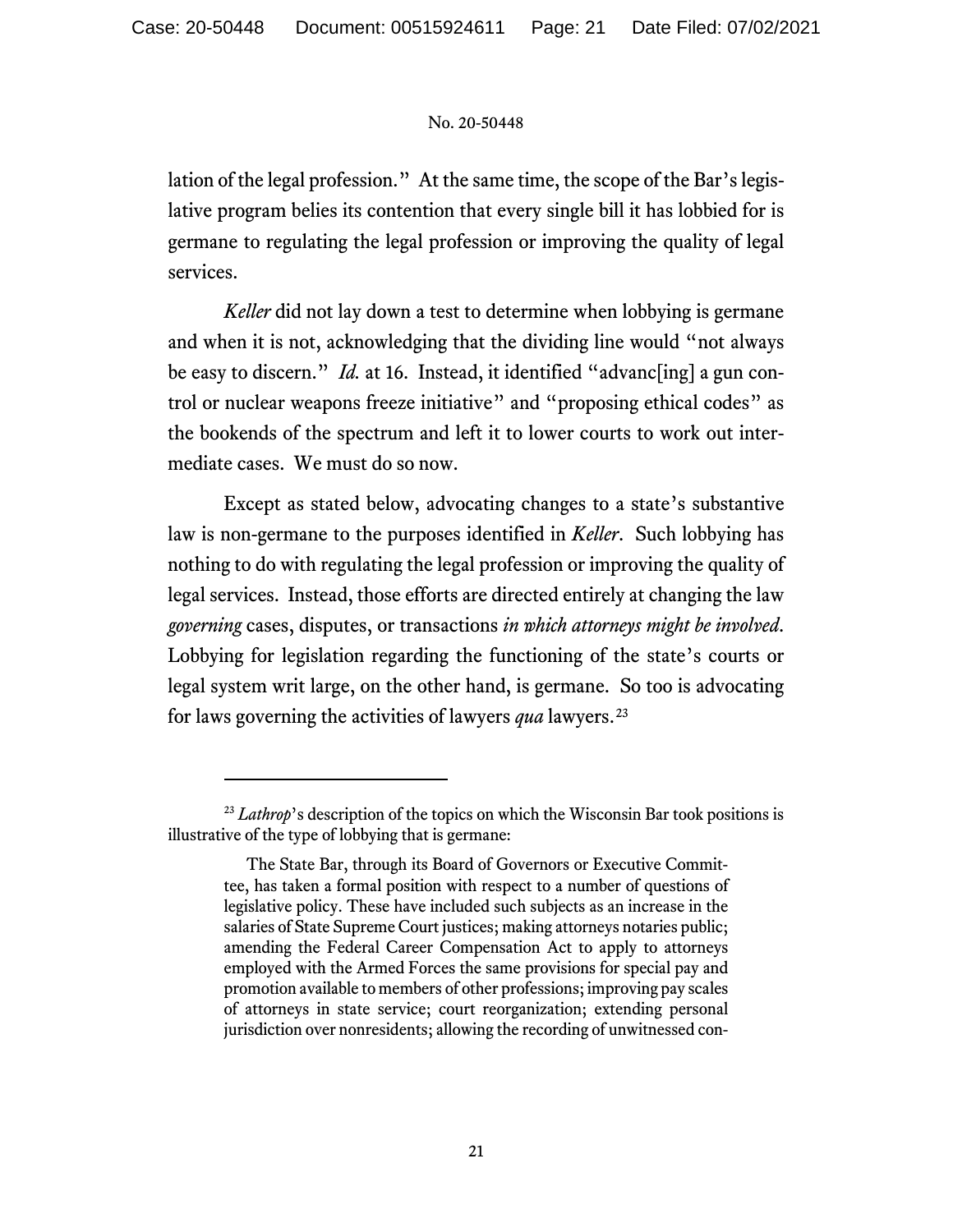Applied to the Bar's 2019 legislative program, for example, that means that some lobbying was germane, but most was not. Many of the bills the Bar supported relate to substantive Texas law and are wholly disconnected from the Texas court system or the law governing lawyers' activities. For example, the Bar's lobbying to amend the Texas Constitution's definition of marriage and create civil unions is obviously non-germane.[24](#page-32-0) The Bar's presumably less-controversial proposed substantive changes to Texas family law are equally non-germane. The Bar's lobbying for the "creation of an exemption regarding the appointment of *pro bono* volunteers," on the other hand, is germane, because it relates to the law governing lawyers. Its lobbying for changes to Texas trust law is germane to the extent the changes affect lawyers' duties when serving as trustees, and non-germane to the extent the changes do not.

veyances; use of deceased partners' names in firm names; revision of the law governing federal tax liens; law clerks for State Supreme Court justices; curtesy and dower; securities transfers by fiduciaries; jurisdiction of county courts over the administration of inter vivos trusts; special appropriations for research for the State Legislative Council.

*Lathrop*, 367 U.S. at 836–37 (citations omitted). Those positions, with the possible exceptions of "curtesy and dower," "extending personal jurisdiction over nonresidents," and "federal tax liens," all relate to the state's court system or the activities of lawyers. That type of lobbying is germane.

In addition to its formally taken positions, the Wisconsin bar set up a group to address federal legislation affecting "the practice of law, or lawyers as a class, or the jurisdiction, procedure and practice of the Federal courts and other Federal tribunals, or creation of new Federal courts or judgeships affecting this state, and comparable subjects." *Id.* at 838. Announcing positions on those topics would also pass the germaneness test.

 $24$  The Bar contends that its lobbying was germane because "seeking to amend or repeal unconstitutional laws benefits the legal profession and improves the quality of legal services because it reduces the risk that lawyers, their clients, members of the public, or government officials will rely on laws that judicial decisions have rendered invalid." But *Keller* does not afford the Bar a roving commission to advocate for legislation to "amend or repeal unconstitutional laws" or "clean up legal texts."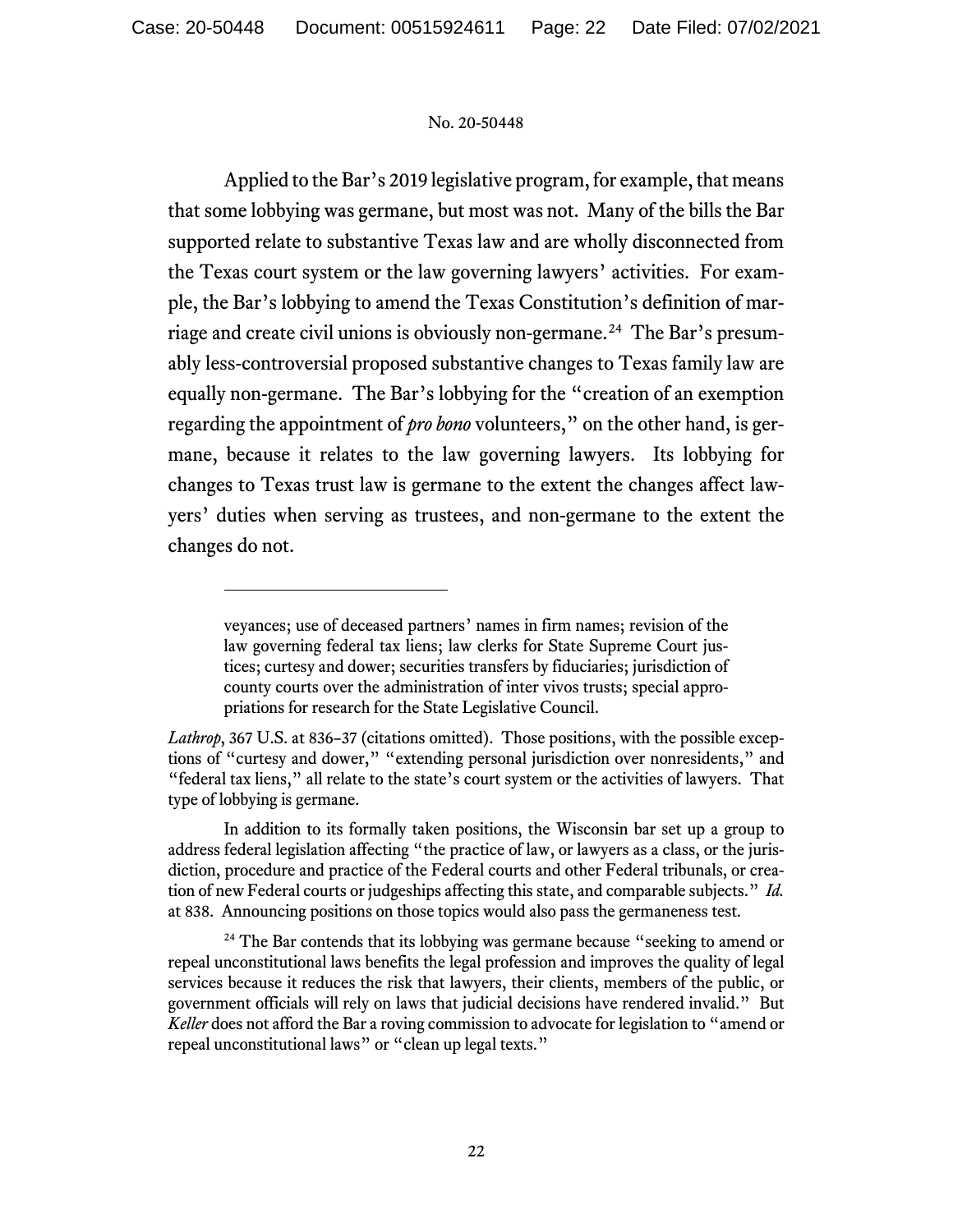What is important, however, is that *some* of the legislative program is non-germane. The Bar attempts to salvage the program by maintaining that only its voluntary sections engage in lobbying and that therefore plaintiffs are not compelled to associate with those initiatives. But, by the Bar's own admission, "[n]o voluntary section may assert a position regarding legislative, judicial, or executive action unless it has first obtained permission" from the Bar's Board of Directors. *See Policy Manual* § 8.01.06. Those positions have the imprimatur of the entire Bar.

Moreover, even if the subject-matter sections undertake the directlobbying expenses, the Bar still uses mandatory dues to fund those sections directly and to pay for the GRD, which reviews the sections' proposals. That too ties the entire Bar to the program.In sum, some of the legislative program is non-germane, so compelling the plaintiffs to join an association engaging in it violates their freedom of association.

# 2.

The Bar's various diversity initiatives through OMA, though highly ideologically charged, are germane to the purposes identified in *Keller*. The plaintiffs contend that OMA's diversity initiatives are "highly ideological," because they support the approach of "having programs targeted at certain individuals based on their race, gender, or sexual orientation" and "people of good faith . . . disagree sharply about the merits of such programs." The plaintiffs are certainly right on that point—affirmative action and other identity-based programs, in contexts ranging from contract bidding to higher education, have spawned sharply divided public debate and widespread, contentious litigation.[25](#page-32-0) Legislation has been introduced in Congress to address

<sup>25</sup> *See, e.g., Schuette v. Coal. to Defend Affirmative Action, Integration & Immigrant Rights & Fight for Equal. by Any Means Necessary (BAMN)*, 572 U.S. 291 (2014); *Parents*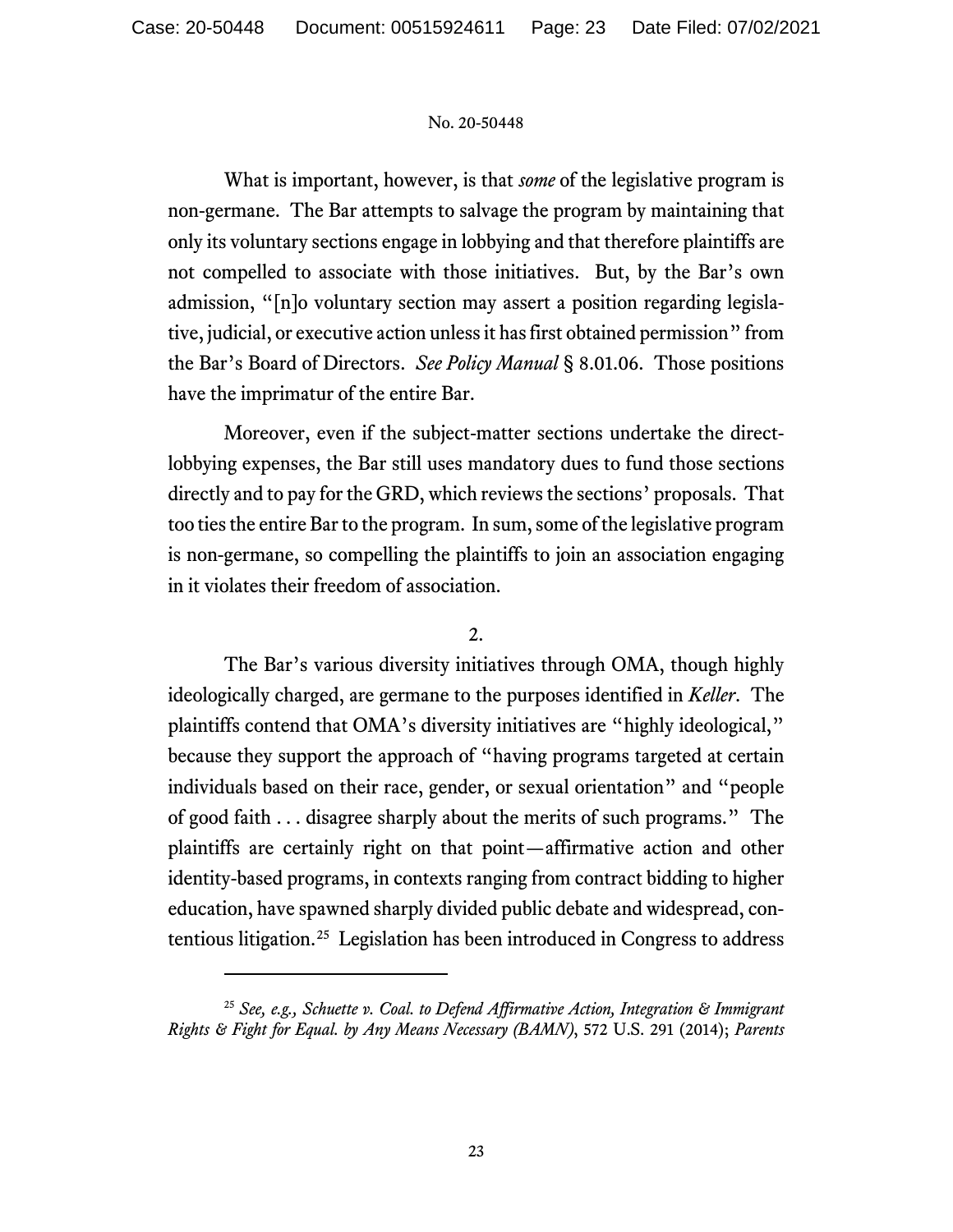a number of race-based issues, $26$  and litigation remains pending challenging several diversity-justified initiatives. [27](#page-32-0) In other words, that issue is a "sensitive political topic[ ]" that is "undoubtedly [a] matter[] of profound value and concern to the public." *Janus*, 138 S. Ct. at 2476 (cleaned up).

But, despite the controversial and ideological nature of those diversity initiatives, they are germane to the purposes identified by *Keller*. They are aimed at "creating a fair and equal legal profession for minority, women, and LGBT attorneys," which is a form of regulating the legal profession. And the Bar contends that those initiatives "help to build and maintain the public's trust in the legal profession and the judicial process as a whole," which is an improvement in the quality of legal services.

The germaneness test does not require that there be unanimity on the Bar's position on what best regulates the legal profession—that is typically for the Bar to decide.<sup>[28](#page-32-0)</sup> To take a non-controversial example, the Bar's advocating a particular ethical rule is germane no matter how strenuously an attor-

*Involved in Cmty. Schs. v. Seattle Sch. Dist. No. 1*, 551 U.S. 701 (2007); *Grutter v. Bollinger*, 539 U.S. 306 (2003); *Gratz v. Bollinger*, 539 U.S. 244 (2003); *Adarand Constructors, Inc. v. Pena*, 515 U.S. 200 (1995).

<sup>26</sup> *See, e.g.*, Commission to Study and Develop Reparation Proposals for African-Americans Act, H.R. 40, 116th Cong. (2019); Commission to Study and Develop Reparation Proposals for African-Americans Act, S. 1083, 116th Cong. (2019); George Floyd Justice in Policing Act of 2020, H.R. 7120, 116th Cong. (2020).

<sup>27</sup> *See, e.g., Students for Fair Admissions, Inc. v. President & Fellows of Harvard Coll.*, 980 F.3d 157 (1st Cir. 2020), *petition for cert. filed* (Feb. 25, 2021) (No. 20-1199).

<sup>&</sup>lt;sup>28</sup> But there are limits. Certain ideologically charged activities might be so tenuously related to the legal profession that any argument they are germane would be pretextual. In holding that the diversity initiatives are germane, we do not give the Bar *carte blanche* to engage in any ideological activities so long as they have some sophistic argument the activities are germane. We just identify that the diversity initiatives are not so tenuously connected to the purposes identified in *Keller*, and that therefore their ideologically charged nature does not defeat their germaneness.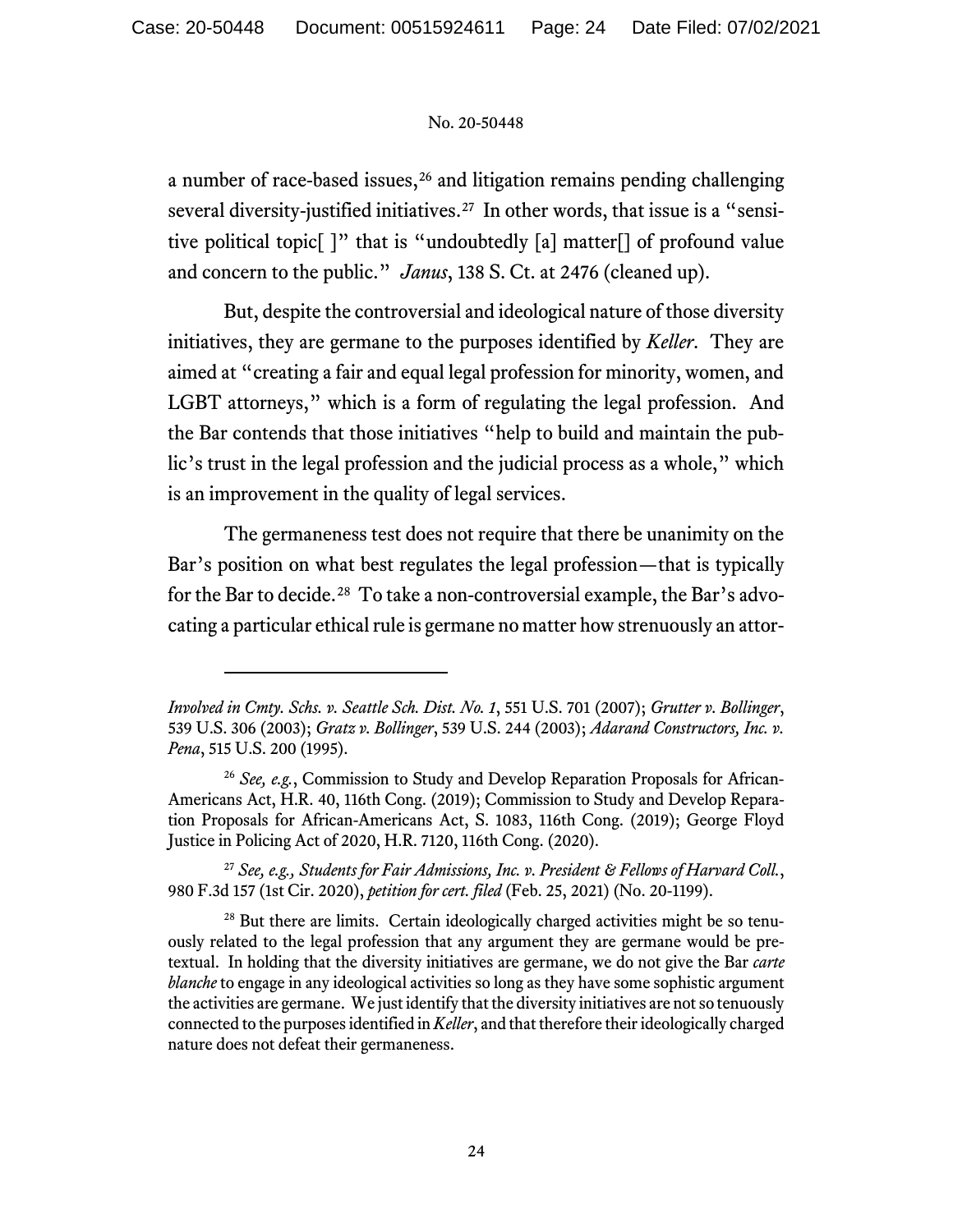ney might disagree with its propriety. The same principle applies here. In sum, the diversity initiatives are "activities of an ideological nature which fall [in]side" the areas identified by *Keller*, 496 U.S. at 14. Given that those activities are germane under *Keller*, they are not a basis for granting summary judgment for the plaintiffs.<sup>[29](#page-32-0)</sup>

3.

Most, but not quite all, of the Bar's activities aimed at aiding the needy are germane. Specifically, (1) the LAD, (2) the Bar's directory of volunteer and resource opportunities, and (3) the legal services fee solely support *pro bono* work. That is germane to both regulating the legal profession and improving the quality of legal services. Legal aid and *pro bono* programs focus on providing legal counsel to millions of Texans who cannot afford it and would otherwise be forced to proceed *pro se*. This improves the quality of legal services available to low-income Texans, given that they would otherwise have no legal services at all.

Such initiatives also aid Texas courts, because decreasing the number of *pro se* litigants reduces the administrative burdens those litigants place on Texas courts. Moreover, legal aid and *pro bono* efforts help lawyers to "fulfill [their] ethical responsibility to provide public interest legal service."<sup>30</sup> The Supreme Court has suggested that funding legal aid and encouraging *pro bono*

<sup>29</sup> We doubt it would be constitutionally permissible, under *Janus*, to compel the plaintiffs to join an association taking the Bar's stances on those ideologically charged issues. But *Keller* binds us as the caselaw that is most directly applicable.

<sup>&</sup>lt;sup>30</sup> TEX. DISCIPLINARY R. PRO. CONDUCT 6.01 cmt. 5; see also id. preamble ¶ 6 ("A lawyer should render public interest legal service. . . . The provision of free legal services to those unable to pay reasonable fees is a moral obligation of each lawyer  $\dots$ ."); TEX. STATE BAR BD. OF DIRS., PRO BONO RESOLUTION (2000) ("[E]ach Texas attorney should aspire to render at least 50 hours of legal services to the poor each year  $\ldots$ .").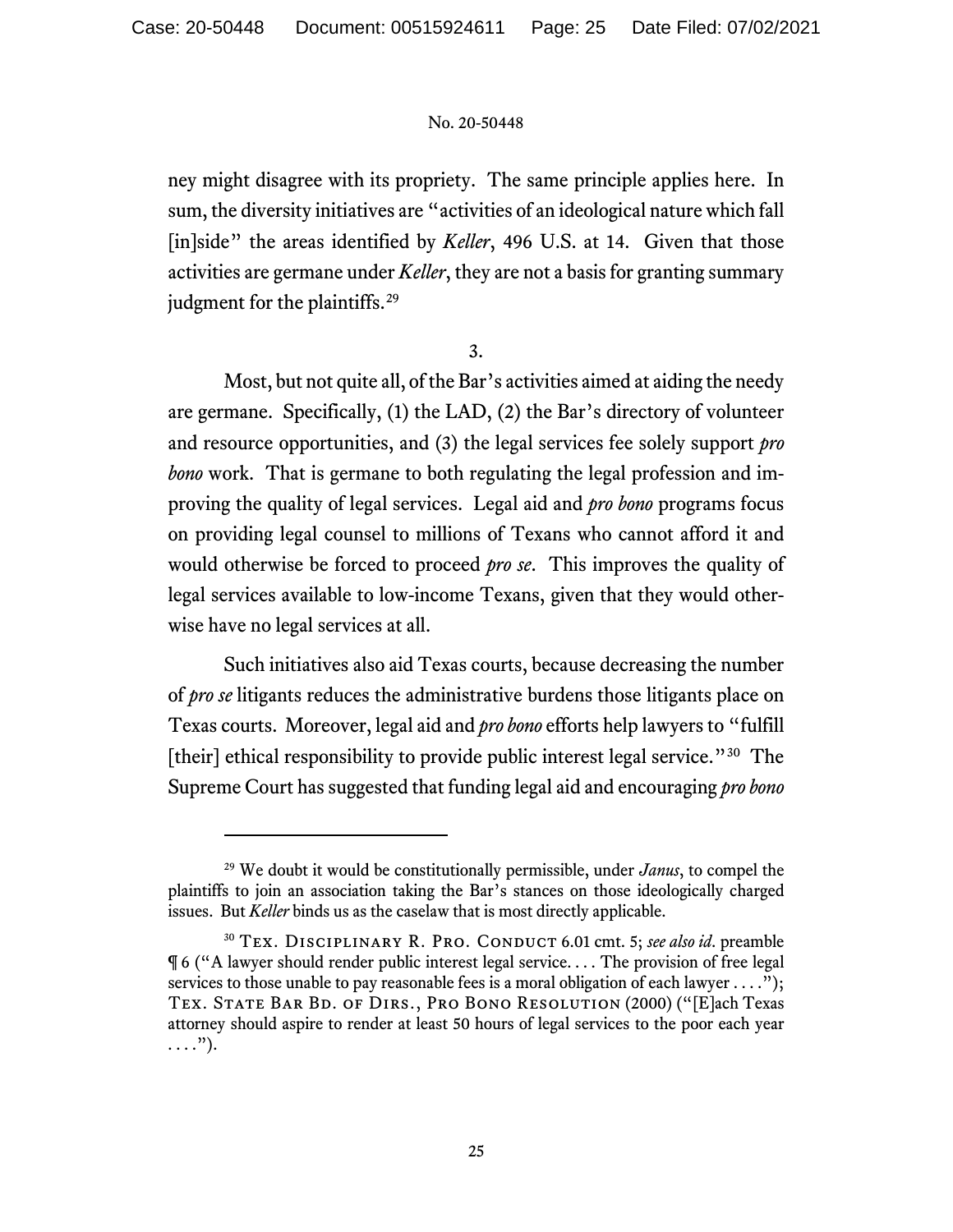service are permissible ends for a mandatory bar to pursue,<sup>[31](#page-32-0)</sup> and our sister circuits appear to agree.[32](#page-32-0) 

The plaintiffs' main complaint with those programs seems to be that they disagree with the Bar's choice of legal aid organizations to support, particularly in the context of immigration. Specifically, they contend that facilitating representation of aliens "is *itself* a highly 'substantive' and 'ideological activity'" that "squarely aligns the Bar with one view of a politically charged national debate." But a "lawyer's representation of a client . . . does not constitute an endorsement of the client's political, economic, social or moral views or activities."[33](#page-32-0) It follows that there is no reason to believe that facilitating lawyers' representation of aliens in navigating immigration laws constitutes an endorsement of any particular viewpoint about those statutes. And structurally, in cases where the federal government is a party, it is unsurprising that only one side of that "v" needs *pro bono* assistance.

In any event, LAD's directory merely provides information for attorneys interested in such matters to connect with related organizations, and LAD provides *pro bono* support for groups touching on a wide array of legal

<sup>31</sup> *See Lathrop*, 367 U.S. at 840–43 (observing most of the Wisconsin Bar's political activities, which included support for legal aid, "serve the function . . . of elevating the educational and ethical standards of the Bar to the end of improving the quality of the legal service available to the people of the State").

<sup>32</sup> *See, e.g.*, *Schneider v. Colegio de Abogados de P.R.*, 917 F.2d 620, 626, 631 (1st Cir. 1990) (endorsing mandatory dues to support "legal aid services"); *Levine v. Heffernan*, 864 F.2d 457, 462 & n.4 (7th Cir. 1988) (noting that *Lathrop* indicated that "helping [to] establish legal aid systems" was an "important activit[y] that the bar engaged in"); *Gibson v. Fla. Bar (Gibson I)*, 798 F.2d 1564, 1569 n.4 (11th Cir. 1986) ("Acceptable areas for Bar lobbying would include . . . budget appropriations for the judiciary and legal aid . . . .").

<sup>&</sup>lt;sup>33</sup> TEX. DISCIPLINARY R. PRO. CONDUCT 6.01 cmt.4. If it did, no attorney would want to represent an accused murderer or child molester.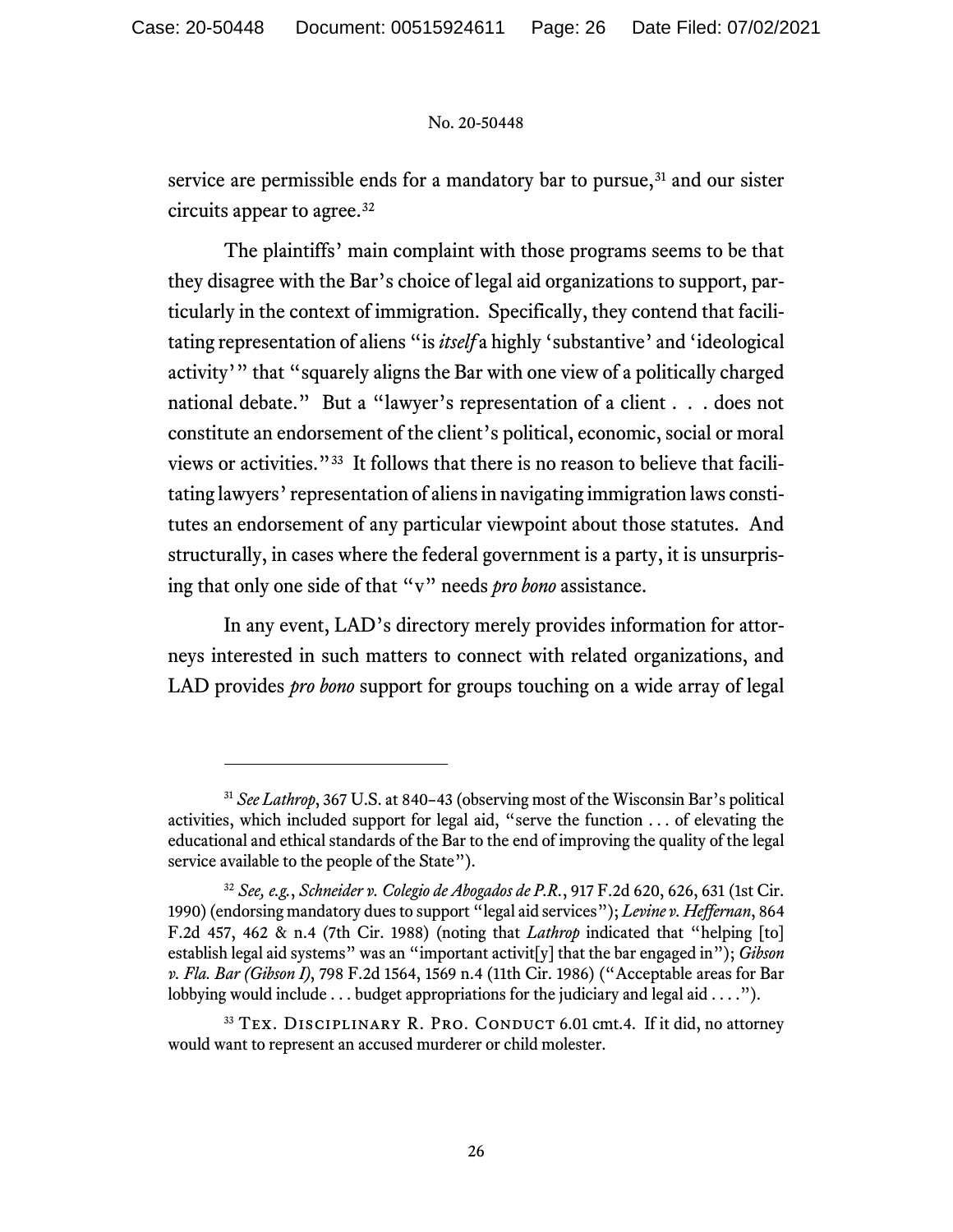disciplines.<sup>[34](#page-32-0)</sup> The plaintiffs do not allege, and the record does not support, that LAD reserves those resources only for low-income Texans with certain political views or those who are pursuing certain ideological causes.

AJC is more complicated, because unlike LAD, the resources page, and the legal services fee, AJC's activities are not *entirely* cabined to making legal representation more available to low-income Texans. To be sure, most of its activities are so directed,  $35$  and to the extent the Bar is supporting AJC activities limited to helping low-income Texans access legal services, it is germane. But some of AJC's activities include lobbying for changes to Texas substantive law designed to benefit low-income Texans.<sup>[36](#page-32-0)</sup> Those may be salutary activities. But they are aimed at making substantive Texas law more favorable to low-income Texans, not at "regulating the legal profession" or "improving the quality of legal services," so they are non-germane under *Keller*. Therefore, the Bar's funding of the AJC is non-germane.

4.

The miscellaneous activities—hosting an annual convention, running CLE programs, and publishing the *Texas Bar Journal*—are all germane. We

<sup>34</sup> For example, LAD also provides resources for *pro bono* organizations seeking to assist Texas veterans, help with tax issues, support criminal defense, or address improper conduct by attorneys.

<sup>35</sup> For example, the AJC lobbying for funding for civil legal services, creating *pro bono* opportunities for law students, and providing training for attorneys are all merely supporting *pro bono* work. And its efforts to help the Supreme Court of Texas make Texas courts more assessable and navigable to low-income Texans, and creating "pro se forms and toolkits" improve the quality of legal services.

<sup>&</sup>lt;sup>36</sup> For example, AJC "supported two enacted bills that made it easier for people to pass their money and their home outside probate," supported amending the Texas Property Code to "limit dissemination of eviction information," and supported regulations of "wrap-around loans."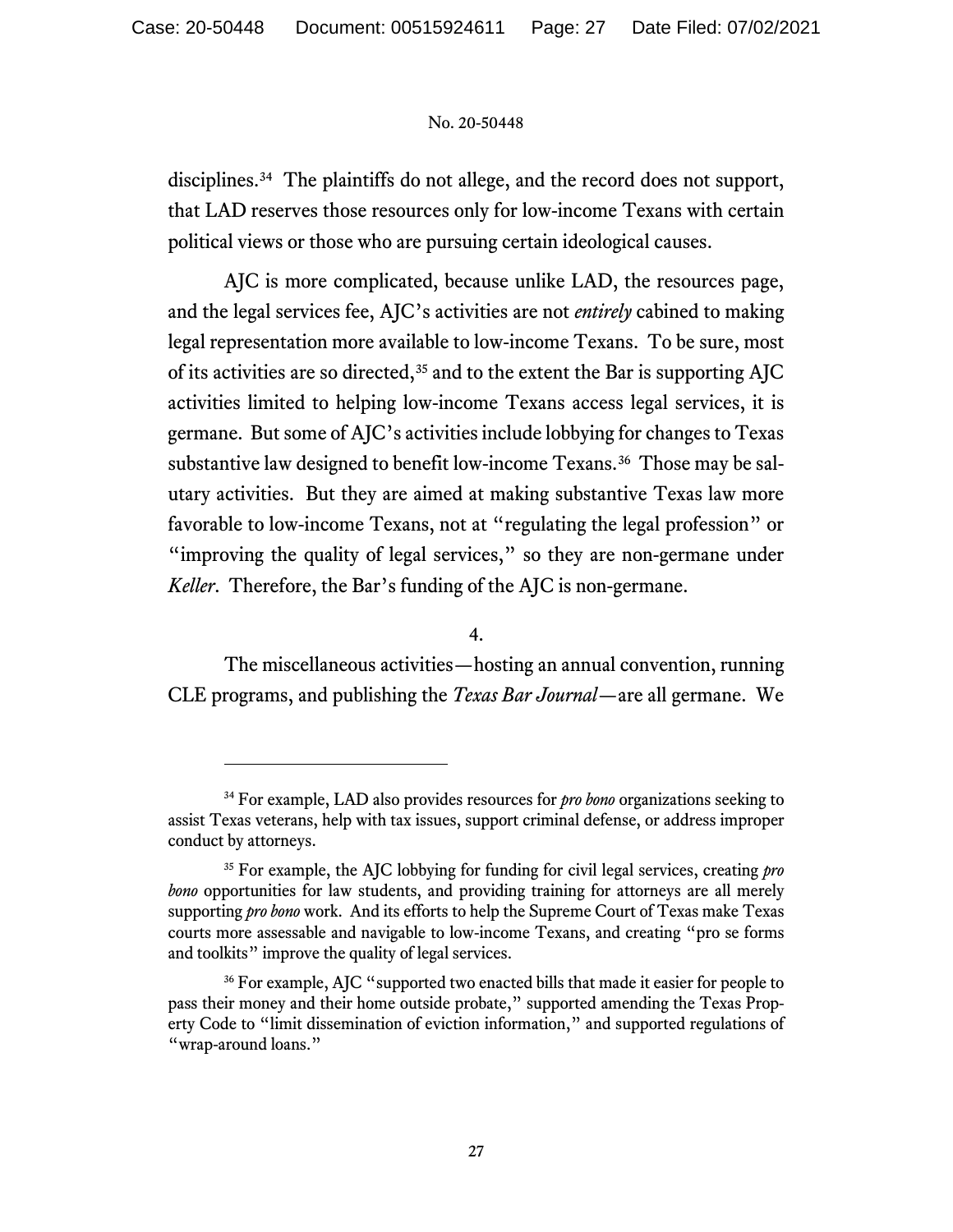explain why.

The Bar's annual convention and CLE offerings help regulate the legal profession and improve the quality of legal services. Both programs assist attorneys in fulfilling requirements designed to ensure that they maintain the requisite knowledge to be competent practitioners. *See, e.g.*, Tex. DISCIPLINARY R. PRO. CONDUCT 1.01 cmt. 8. The plaintiffs' complaint is that some of the convention panels and CLE courses are ideologically charged. Probably so. But that is not the test under *Keller*. And moreover, any objectionable CLE and annual convention offerings are only one part of a large, varied catalogue, and the Bar includes disclaimers indicating that it is not endorsing any of the views expressed**.** That is enough to satisfy *Keller*. [37](#page-32-0)

The *Texas Bar Journal* publishes information related to regulating the profession and improving legal services. Such information includes, among other things, (1) notices regarding disciplinary proceedings against Bar members, *see* Tex. R. Disciplinary P. 6.07; (2) announcements of amendments to evidentiary and procedural rules, see TEX. GOV'T CODE § 22.108(c); *id*. § 22.109(c); (3) "public statements, sanctions, and orders" issued by the State Commission on Judicial Conduct, *see id*. § 33.005(e); and (4) articles "devoted to legal matters and the affairs of the [Texas] Bar and its members," Tex. State Bar R. art. IX. Moreover, the *Journal* purports to feature articles advancing various viewpoints, and, in any event, includes a disclaimer clarifying that the Bar does not endorse any views expressed therein. That structure suffices under *Keller*.[38](#page-32-0)

<sup>37</sup> *See, e.g.*, *Schneider*, 917 F.2d at 626, 631 (endorsing "continuing legal education programs" as a permissible activity to fund with mandatory bar dues).

<sup>&</sup>lt;sup>38</sup> The plaintiffs also reference, in a single sentence, the Bar's spending on advertising. Beyond that, however, they do not explain how it is unlawful, under *Keller*, to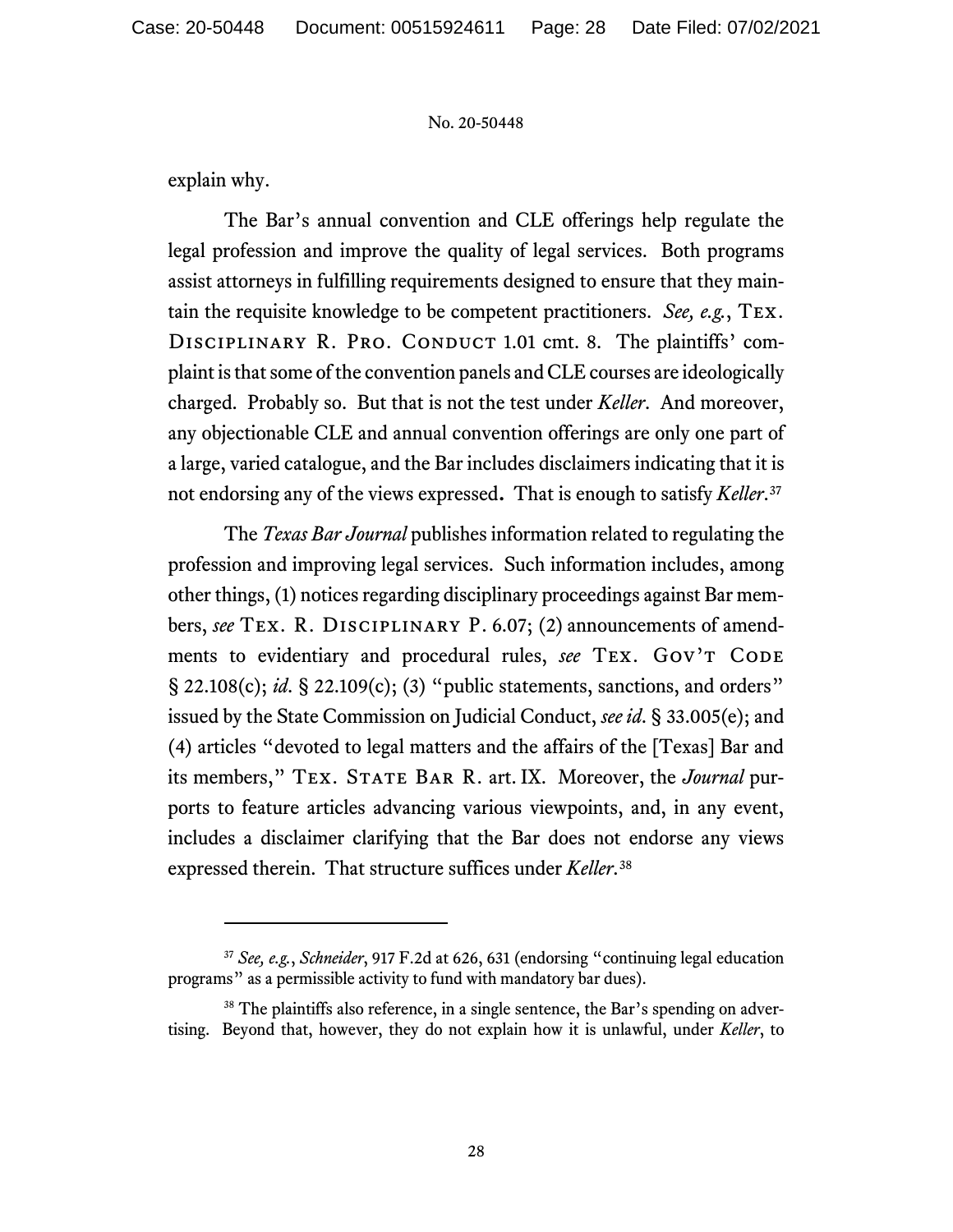\* \* \* \* \*

In sum, the Bar is engaged in non-germane activities, so compelling the plaintiffs to join it violates their First Amendment rights. There are multiple other constitutional options: The Bar can cease engaging in nongermane activities; Texas can directly regulate the legal profession and create a voluntary bar association, like New York's; or Texas can adopt a hybrid system, like California's. But it may not continue mandating membership in the Bar as currently structured or engaging in its current activities.

# IV.

Assuming, *arguendo*, that the plaintiffs *can* be required to join the Bar, compelling them to subsidize the Bar's non-germane activities violates their freedom of speech.[39](#page-32-0) Given that the Bar is engaged in non-germane activities and that its interests fail exacting scrutiny, [40](#page-32-0) that is a straightforward application of *Keller*. The Bar may "constitutionally fund activities germane to [regulating the legal profession or improving the quality of legal services] out of the mandatory dues of all members. It may not, however, in such manner fund activities of an ideological nature which fall outside of those areas of activity." *Keller*, 496 U.S. at 14. As explained above, parts of the legislative program and the support for AJC are non-germane, so compelling plaintiffs to fund them violates their freedom of speech. They are entitled to summary

compel them to support those efforts. "It is not enough to merely mention or allude to a legal theory": "[A] party must 'press' its claims," which means, at a minimum, "clearly identifying a theory as a proposed basis for deciding the case." *United States v. Scroggins*, 599 F.3d 433, 446–47 (5th Cir. 2010). Because the plaintiffs have not met that threshold, they have forfeited any contention related to the advertising expenditures.

<sup>&</sup>lt;sup>39</sup> "This alternative holding is not dicta. In this circuit, 'alternative holdings are binding precedent and not *obiter dicta*.'" *Ramos-Portillo v. Barr*, 919 F.3d 955, 962 n.5 (5th Cir. 2019) (quoting *Whitaker v. Collier*, 862 F.3d 490, 496 n.14 (5th Cir. 2017)).

<sup>40</sup> *See* Part III.C, *supra*.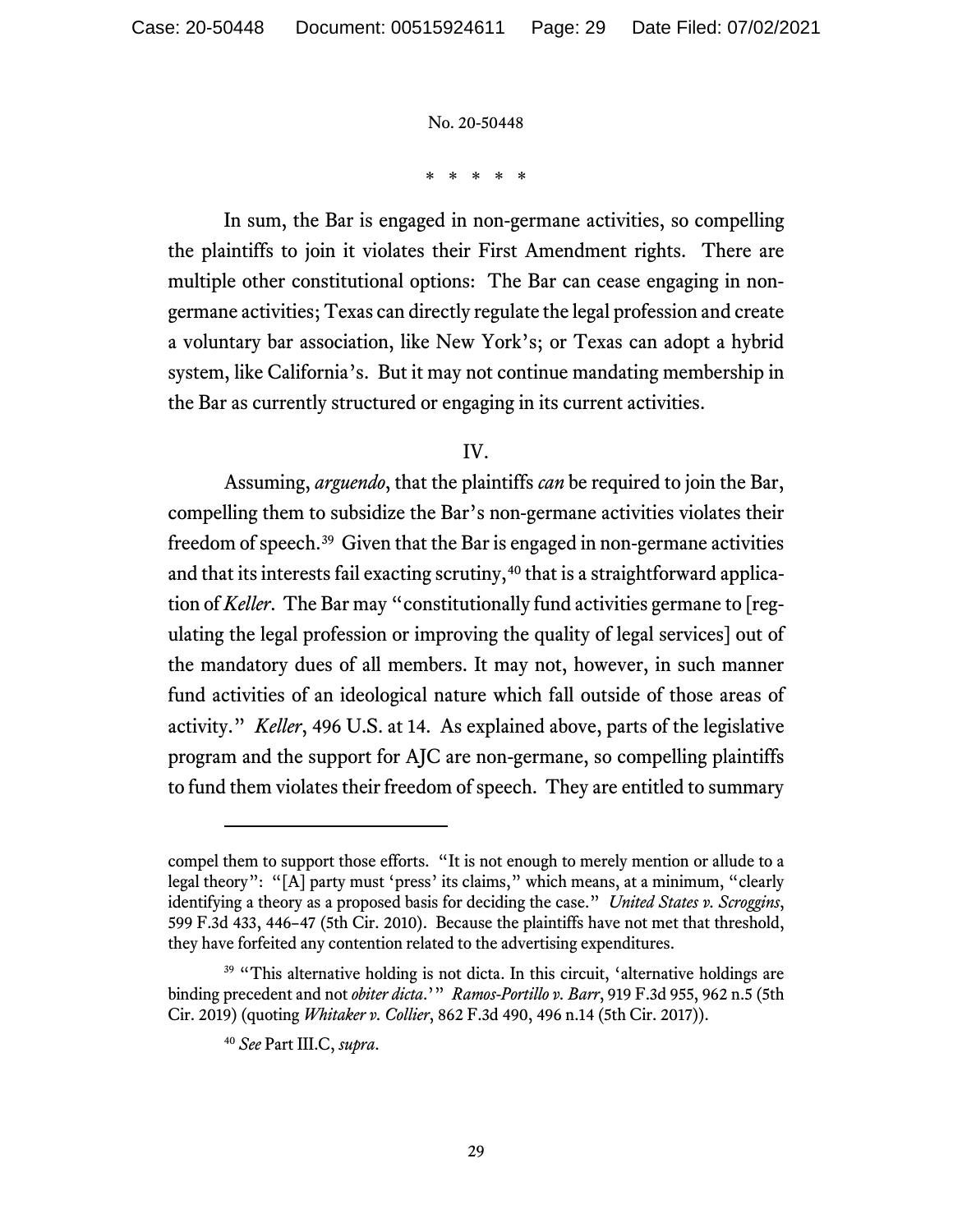judgment on their second claim.

V.

The plaintiffs maintain that the Bar's procedures for separating chargeable from non-chargeable expenses is constitutionally inadequate.<sup>[41](#page-32-0)</sup> They are, but not for the primary reason the plaintiffs offer.

The plaintiffs contend the Bar's procedures, outlined in Part I.C, *supra*, are constitutionally inadequate in light of recent precedent requiring clear, free, and affirmative consent—i.e., an opt-in system<sup>42</sup>— "before an association can use an individual's coerced fees or dues to support its political and ideological activities." The plaintiffs assert in the alternative that, even if the Bar may use an opt-out refund procedure, its current procedures are still inadequate because the Bar (1) requires members to pay dues before seeking any refund, (2) does not provide adequate notice of its spending as required by *Chicago Teachers Union, Local No. 1, AFT, AFL-CIO v. Hudson*, 475 U.S. 292 (1986), and (3) makes refunds available only at the Bar's discretion.

The Bar counters that "nothing in *Keller* mandates that integrated bars adopt the exact procedures *Hudson* outlined," let alone that mandatory bars use an opt-in system. The Bar avers that its current procedures are constitutional under *Keller* because "the Bar provides members with advance,

<sup>&</sup>lt;sup>41</sup> Even if the plaintiffs cannot be compelled to join the Bar because that violates their freedom of association, the adequacy of the Bar's procedures is still relevant. As we clarify today in No. 20-30086, *Boudreaux v. Louisiana State Bar Association*, the inability to identify non-germane expenses is itself a constitutional injury, entitling the plaintiffs to relief. Moreover, because the plaintiffs *can* be compelled to join the Bar if it ceases its nongermane activities, per *Lathrop*, ensuring the Bar has adequate procedures to notify the plaintiffs, and others, that some activities might be non-germane is important.

<sup>42</sup> *See Janus*, 138 S. Ct. at 2486; *Knox*, 567 U.S. at 322.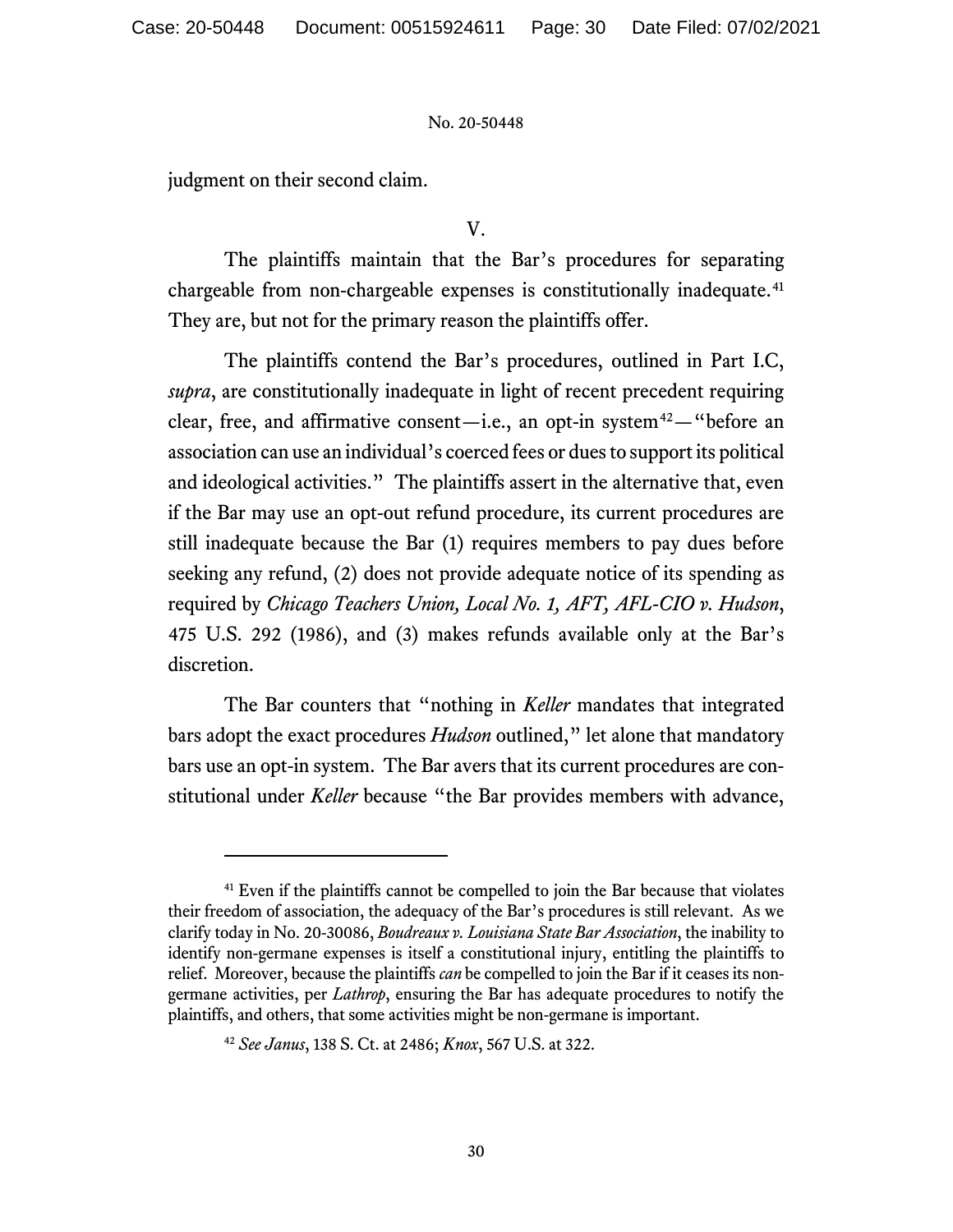detailed notice of its proposed expenditures, along with several opportunities to object to those expenditures before they occur." Specifically, the Bar points to (1) the publication of its proposed budget, which itemizes expenditures for particular categories, in the *Texas Bar Journal*; (2) opportunities to object at the budget hearing and the annual Bar Board meeting related to the budget; and (3) the protest procedure, which allows members to object to both proposed and actual expenditures and obtain a refund.

Each side is half right. The plaintiffs are correct that the Bar's procedures are constitutionally wanting, but they are incorrect that, at least under current law, opt-in procedures are required. Though *Janus* and *Knox* indicate that may be the case, *Keller*, despite "its increasingly wobbly, motheaten foundations,"[43](#page-32-0) remains binding on this court. And *Keller* noted that "an integrated bar could certainly meet its *Abood* obligation by adopting the sort of procedures described in *Hudson*." *Keller*, 496 U.S. at 17.

*Hudson* requires that a public organization collecting mandatory dues and engaging in non-germane conduct have procedures that "include an adequate explanation of the basis for the fee, a reasonably prompt opportunity to challenge the amount of the fee before an impartial decisionmaker, and an escrow for the amounts reasonably in dispute while such challenges are pending." *Hudson*, 475 U.S. at 310. The explanation of the basis of the fee must include "sufficient information to gauge the propriety of the union's fee." *Id.* at 306. *Hudson*'s procedures contemplate an opt-out rule. And *Keller* indicated that *Hudson*'s procedures are sufficient to satisfy a Bar's obligations. Therefore, assuming that plaintiffs can be compelled to join the Bar at all, the Bar may constitutionally use some sort of opt-out procedure for giving pro-rata refunds.

<sup>&</sup>lt;sup>43</sup> *State Oil*, 522 U.S. at 20 (quotation marks omitted).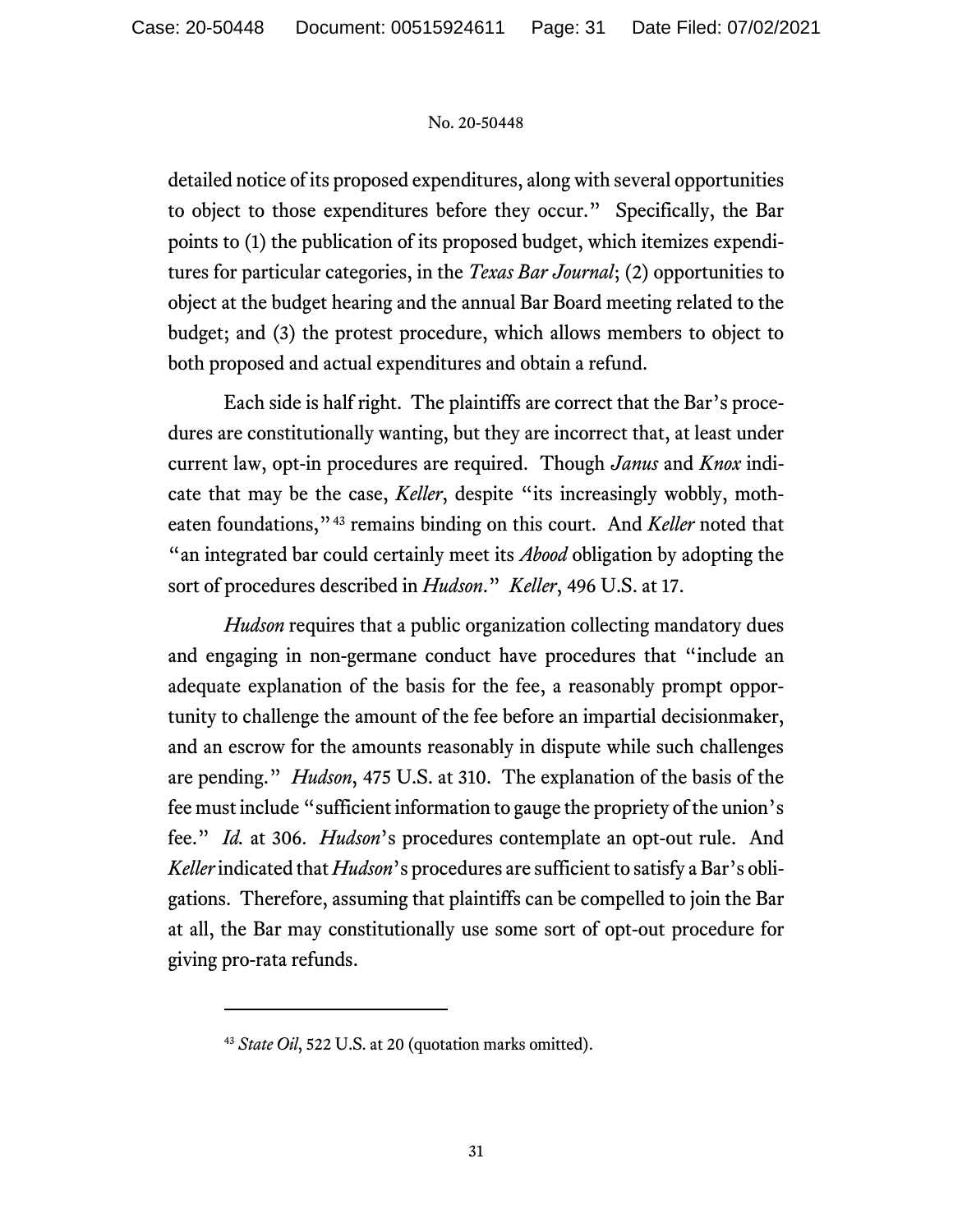But, though the Bar may use opt-out procedures, its current procedures are constitutionally inadequate. The Bar asserts that *Keller* did not hold that *Hudson*'s procedures are constitutionally necessary. That is correct as far as it goes: *Keller* left open whether "one or more alternative procedures would likewise satisfy" the Bar's obligation. *Keller*, 496 U.S. at 17. But *Janus*  and *Knox* have subsequently made clear that procedures even more protective than those described in *Hudson* (i.e., opt-in procedures) are necessary in the closely related union context.<sup>44</sup> In the absence of *Keller*'s holding that *Hudson*'s procedures are sufficient, we would be bound to follow the Supreme Court's directive in those cases and require opt-in procedures. But of course, *Keller*'s indication that *Hudson*'s procedures are sufficient remains binding. Therefore, given that *Keller* indicated that *Hudson*'s procedures are sufficient, and *Janus* held even more protective procedures are necessary, *Hudson*'s procedures are *both* necessary and sufficient. [45](#page-32-0)

The Bar's procedures are inadequate under *Hudson*. The Bar does not furnish Texas attorneys with meaningful notice regarding how their dues will be spent. Nor does it provide them with any breakdown of where their fees go. Instead, it places the onus on objecting attorneys to parse the Bar's proposed budget—which only details expenses at the line-item level, often

<sup>&</sup>lt;sup>44</sup> "Neither an agency fee nor any other payment to the union may be deducted from a nonmember's wages, nor may any other attempt be made to collect such a payment, *unless the employee affirmatively consents to pay*." *Janus*, 138 S. Ct. at 2486 (emphasis added); *see also Knox*, 567 U.S. at 312–13 (explaining that the cases approving opt-out procedures were more "historical accident" than "careful application of First Amendment principles"); *id.* at 314 ("By authorizing a union to collect fees from nonmembers and permitting the use of an opt-out system for the collection of fees levied to cover nonchargeable expenses, our prior decisions approach, if they do not cross, the limit of what the First Amendment can tolerate.").

<sup>45</sup> In so holding, we part ways with the Ninth Circuit's decision in *Crowe*, 989 F.3d at 727, and align ourselves instead with the dissent, *see id.* at 734 (Van Dyke, J., dissenting).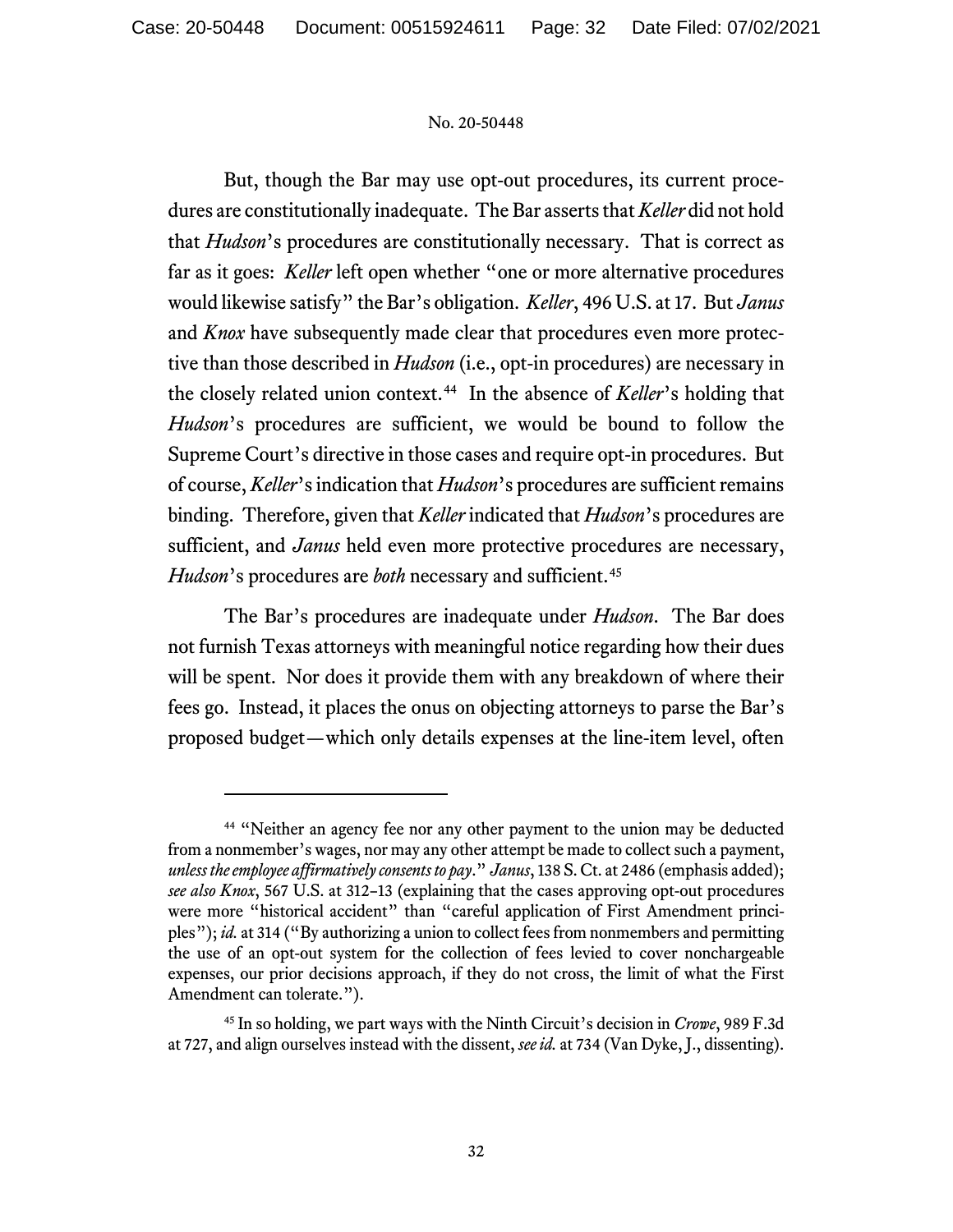without significant explanation—to determine which activities might be objectionable. That is a far cry from a *Hudson* notice, which estimates the breakdown between chargeable and non-chargeable activities and explains how those amounts were determined. *See Hudson*, 475 U.S. at 307 & n.18.

The Bar then leaves the objecting attorney with precious few worthwhile options to express his or her disapproval. Though attorneys may register their complaints with committees and sections or lodge an objection at the Bar's annual hearing on its proposed budget, those processes give cold comfort: Any objector's opposition can be summarily overruled, leaving that lawyer on the hook to fund ideological activities that he or she does not support. To obtain a refund, the Bar requires that attorneys object to a *specific*  activity. [46](#page-32-0) Moreover, whether a refund is available is left to the sole discretion of the Bar's Executive Director, and refunds are issued only "for the convenience of the Bar." In the event a refund is denied, the objecting attorney is out of luck. *Hudson* requires more than that.

# VI.

Having held that the plaintiffs are entitled to partial summary judgment, we turn to whether they warrant a preliminary injunction pending the remedies stage. They do.

"We review a . . . denial of a preliminary injunction for an abuse of discretion," *Moore v. Brown*, 868 F.3d 398, 402 (5th Cir. 2017), "but we review a decision grounded in erroneous legal principles *de novo*," *City of Dall. v. Delta Air Lines, Inc.*, 847 F.3d 279, 286 (5th Cir. 2017) (quotation marks omitted). As discussed at length, *supra*, the denial of the preliminary

<span id="page-32-0"></span><sup>46</sup> *See Schneider*, 917 F.2d at 634–35 (holding that the system for processing objections was constitutionally insufficient under *Keller* where, most relevantly, objecting attorneys had to lodge objections to specific activities in order to receive a refund).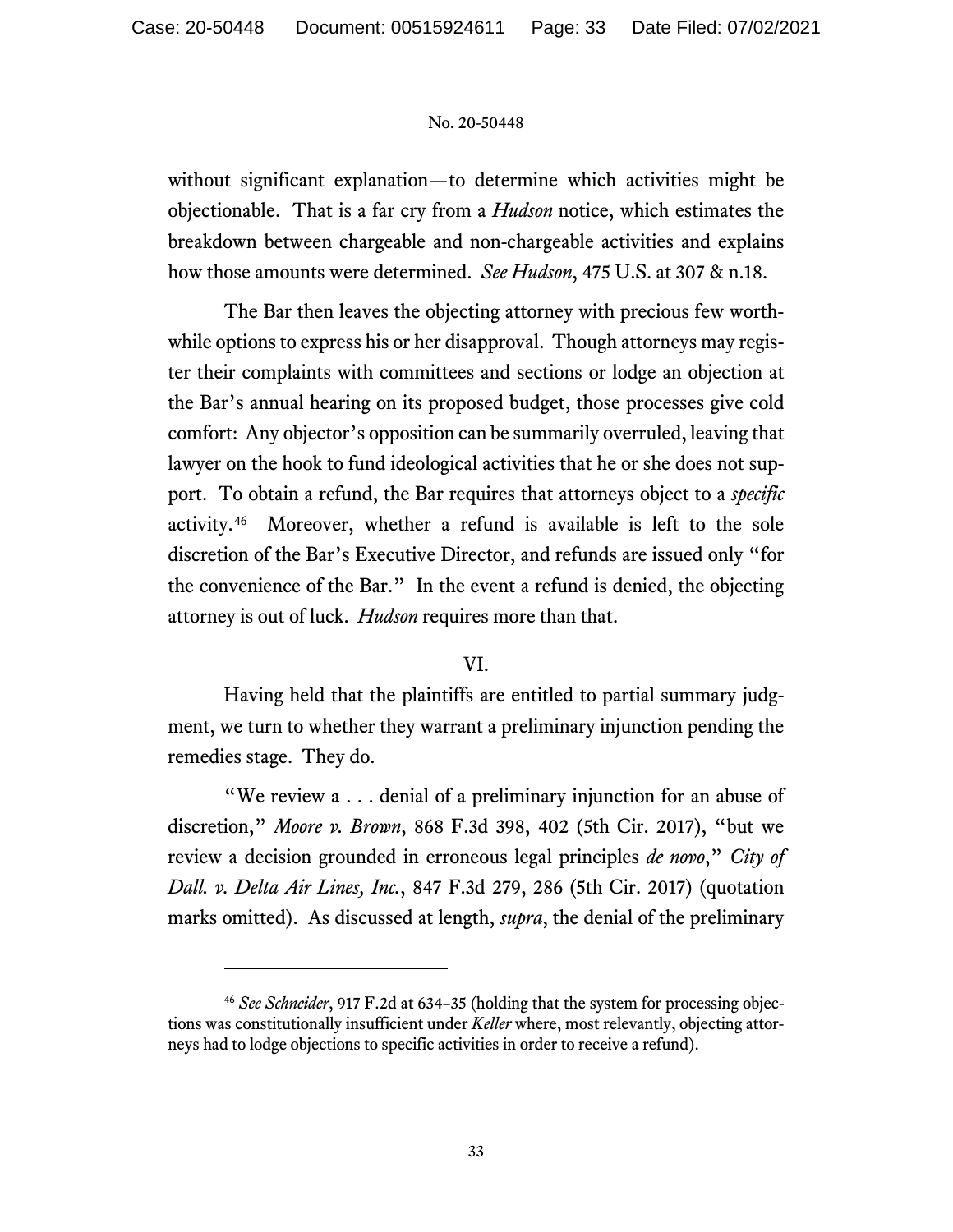injunction was based on an eroneous holding that the Bar was not engaged in any non-germane activities, so our review is *de novo*.

To obtain a preliminary injunction, the plaintiffs must establish that (1) they are "likely to succeed on the merits,"  $(2)$  they are "likely to suffer irreparable harm in the absence of preliminary relief," (3) "the balance of equities tips in [their] favor," and (4) "an injunction is in the public interest." *Winter v. Nat. Res. Def. Council, Inc.*, 555 U.S. 7, 20 (2008).

The plaintiffs have plainly satisfied the first factor. They are not just likely to succeed on the merits; they have succeeded on the merits already. The remaining factors also support granting the preliminary injunction. First, "[t]he loss of First Amendment freedoms, for even minimal periods of time unquestionably constitutes irreparable injury." *Elrod v. Burns*, 427 U.S. 347, 373 (1976) (plurality). Next, "injunctions protecting First Amendment freedoms are always in the public interest." *Texans for Free Enter. v. Tex. Ethics Comm'n*, 732 F.3d 535, 539 (5th Cir. 2013) (quotation marks omitted). Finally, the balance of equities weighs heavily in plaintiffs' favor because the only harm to the Bar is the inability to extract mandatory dues from the plaintiffs in violation of the First Amendment, which is really "no harm at all." *Christian Legal Soc'y v. Walker*, 453 U.S. 853, 867 (2006).

\* \* \* The district court erred in its reading of *Lathrop* and *Keller* and in its application of *Keller*'s germaneness test to the Bar's activities. We therefore VACATE the summary judgment, RENDER partial summary judgment in favor of the plaintiffs, and REMAND for the court to determine the full scope of relief to which plaintiffs are entitled. We additionally REVERSE the denial of plaintiffs' motion for a preliminary injunction and RENDER a preliminary injunction preventing the Bar from requiring the plaintiffs to join or pay dues pending completion of the remedies phase.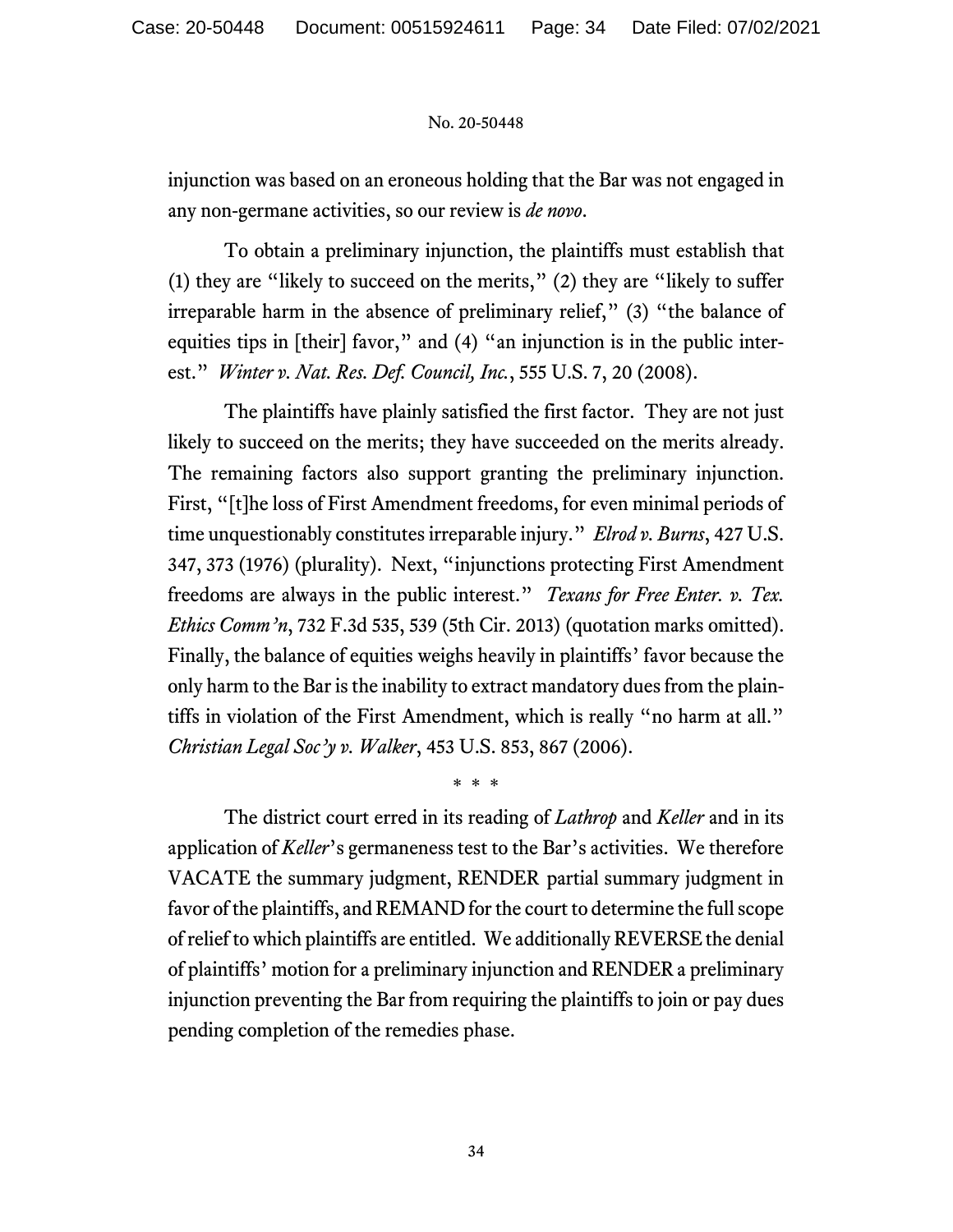# *United States Court of Appeals*

**FIFTH CIRCUIT OFFICE OF THE CLERK**

**LYLE W. CAYCE CLERK**

**TEL. 504-310-7700 600 S. MAESTRI PLACE, Suite 115 NEW ORLEANS, LA 70130**

July 02, 2021

MEMORANDUM TO COUNSEL OR PARTIES LISTED BELOW

Regarding: Fifth Circuit Statement on Petitions for Rehearing or Rehearing En Banc

> No. 20-50448 McDonald v. Longley USDC No. 1:19-CV-219

Enclosed is a copy of the court's decision. The court has entered judgment under Fed. R. App. P. 36. (However, the opinion may yet contain typographical or printing errors which are subject to correction.)

Fed. R. App. P. 39 through 41, and 5th Cir. R. 35, 39, and 41 govern costs, rehearings, and mandates. **5th Cir. R. 35 and 40 require you to attach to your petition for panel rehearing or rehearing en banc an unmarked copy of the court's opinion or order.** Please read carefully the Internal Operating Procedures (IOP's) following Fed. R. App. P. 40 and 5th Cir. R. 35 for a discussion of when a rehearing may be appropriate, the legal standards applied and sanctions which may be imposed if you make a nonmeritorious petition for rehearing en banc.

Direct Criminal Appeals. 5th Cir. R. 41 provides that a motion for a stay of mandate under Fed. R. App. P. 41 will not be granted simply upon request. The petition must set forth good cause for a stay or clearly demonstrate that a substantial question will be presented to the Supreme Court. Otherwise, this court may deny the motion and issue the mandate immediately.

Pro Se Cases. If you were unsuccessful in the district court and/or on appeal, and are considering filing a petition for certiorari in the United States Supreme Court, you do not need to file a motion for stay of mandate under Fed. R. App. P. 41. The issuance of the mandate does not affect the time, or your right, to file with the Supreme Court.

Court Appointed Counsel. Court appointed counsel is responsible for filing petition(s) for rehearing(s) (panel and/or en banc) and writ(s) of certiorari to the U.S. Supreme Court, unless relieved of your obligation by court order. If it is your intention to file a motion to withdraw as counsel, you should notify your client promptly, **and advise them of the time limits for filing for rehearing and certiorari**. Additionally, you MUST confirm that this information was given to your client, within the body of your motion to withdraw as counsel.